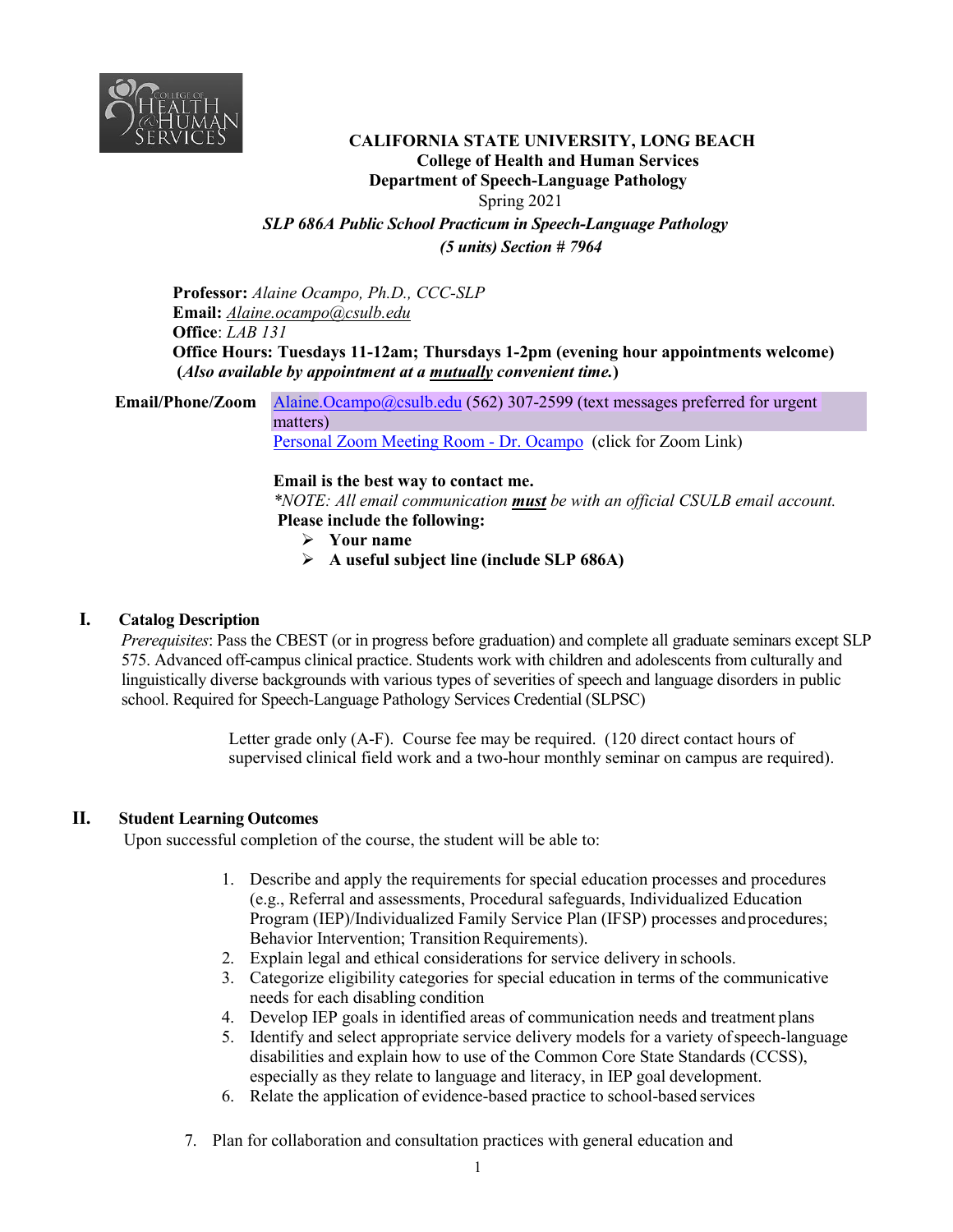special education teachers and related services personnel [in alignment with ASHA's Interprofessional Practice/Interprofessional Education, (IPP/IPE)] framework, using appropriate language and communication strategies

- 8. Describe the many roles of speech-language pathologists including leadership and counseling related to parents and students, and in developing selfdetermination and self-advocacy skills in students.
- 9. Use language and instructional procedures appropriate to client's cultural and linguistic background, level of comprehension, and cognitive functioning
- 10. Explain student's current levels of functioning and progress to her/him (and caregivers) in a manner congruent with the student's pattern of performance while being mindful of being culturally sensitive

# **III. Speech-Language Pathology Competencies and Standards**

American Speech-Language-Hearing Association (ASHA) CAA competencies, CFCC standards and California

| <b>SLO</b>         | <b>ASHA CAA</b>                                | <b>ASHA</b><br><b>CFCC</b>                                                                             | <b>CCTC</b><br><b>Standard</b>                | <b>Learning Activities</b>                                               | <b>Evaluation Method</b>                                                                             |
|--------------------|------------------------------------------------|--------------------------------------------------------------------------------------------------------|-----------------------------------------------|--------------------------------------------------------------------------|------------------------------------------------------------------------------------------------------|
|                    | <b>Competencies</b>                            | <b>Standards</b>                                                                                       | S                                             |                                                                          |                                                                                                      |
| SLO <sub>1</sub>   | 3.1.1B<br>3.1.2B<br>3.1.3B                     | Standard IV-<br><b>B</b> Standard<br>$IV-C$                                                            | SLP Standard 1,2                              | Assessment &<br>treatment procedures<br>(planning and<br>implementation) | Mid-Term and<br>Final<br>Evaluation<br>(via CALIPSO);<br><b>Grading Rubrics</b>                      |
| $SLO$ <sub>2</sub> | 3.1.2B<br>3.1.6B                               | Standard IV-B                                                                                          | SLP Standard 1,2                              | Assessment &<br>treatment procedures<br>(planning and<br>implementation) | Student participation; Mid-<br>Term and Final Evaluation<br>(via CALIPSO);<br><b>Grading Rubrics</b> |
| $SLO$ 3            | 3.1.2B<br>3.1.3B                               | Standard IV-<br><b>B</b> Standard<br>$IV-C$                                                            | SLP Standard 2, 3                             | Assessment &<br>treatment procedures<br>(planning and<br>implementation) | Student participation; Mid-<br>Term and Final Evaluation<br>(via CALIPSO);<br><b>Grading Rubrics</b> |
| SLO <sub>4</sub>   | 3.1.4<br>B                                     | Standard IV-D                                                                                          | General Standard 2,5<br>SLP Standard 4        | Assessment &<br>treatment procedures<br>(planning and<br>implementation) | Student participation; Mid-<br>Term and Final Evaluation<br>(via CALIPSO); Grading<br>Rubrics        |
| $SLO$ 5            | 3.1.1B<br>3.1.3B<br>3.1.4B<br>3.1.5B<br>3.1.6B | Standard IV-<br>$\mathcal{C}$<br>Standard<br>$IV-D$<br>Standard IV-<br>${\bf E}$<br>Standard<br>$IV-F$ | General Standard 2,5<br>SLP Standard 4,5      | Assessment &<br>treatment procedures<br>(planning and<br>implementation) | Student participation; Mid-<br>Term and Final Evaluation<br>(via CALIPSO); Grading<br><b>Rubrics</b> |
| SLO <sub>6</sub>   | 3.1.5<br>B                                     | Standard IV-D                                                                                          | SLP Standard 5                                | Case reports;<br>Midterm<br>Assignments; class<br>discussions            | Student participation; Mid-<br>Term and Final Evaluation<br>(via CALIPSO); Grading<br>Rubrics        |
| $SLO$ 7            | 3.1.1<br>B                                     | Standard IV-G                                                                                          | General Standard 4,5<br>SLP Standard 4,5      | Assessment &<br>treatment procedures<br>(planning and<br>implementation) | Student participation; Mid-<br>Term and Final Evaluation<br>(via CALIPSO);<br><b>Grading Rubrics</b> |
| $SLO$ $8$          | 3.1.1B<br>3.1.4B<br>3.1.5B                     | Standard IV-<br>Standard<br>B<br>$IV-C$<br>Standard IV-                                                | <b>General Standard 3</b><br>SLP Standard 4,5 | Case reports;<br>Midterm<br>Assignments; class<br>discussions;           | Student participation; Mid-<br>Term and Final Evaluation<br>(via CALIPSO); Grading<br>Rubrics        |

*Commission on Teacher Credentialing (*CCTC) Standards addressed in SLP 686A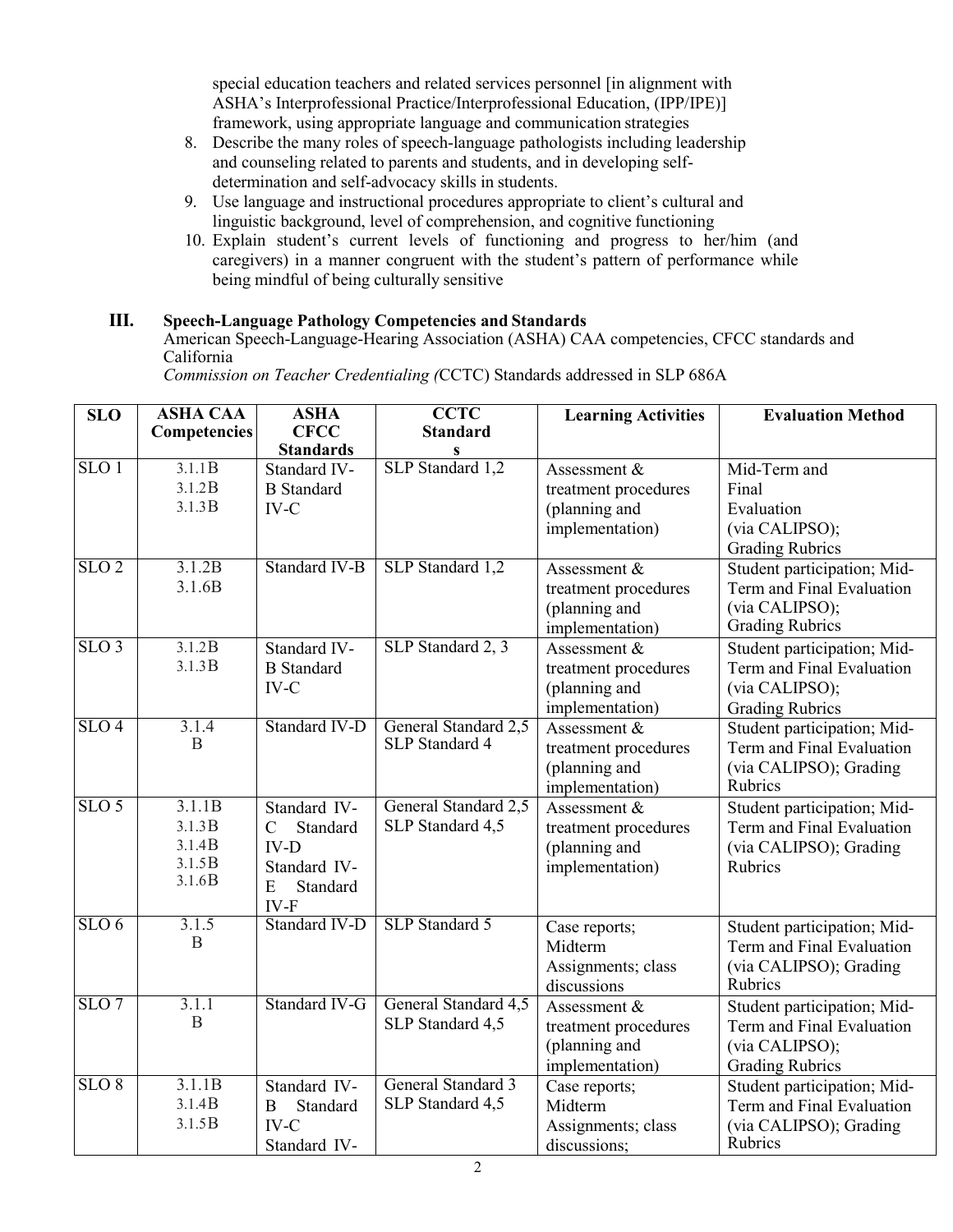| <b>SLO</b><br>$9-$<br>10 | 3.1.1<br>В | Standard IV-F | General Standard 2<br>SLP Standard 4,5 | Team meetings<br>(staffing meetings;<br>IEP <sub>s</sub> ) | Student participation; Mid-<br>Term and Final Evaluation<br>(via CALIPSO); Grading<br>Rubrics |
|--------------------------|------------|---------------|----------------------------------------|------------------------------------------------------------|-----------------------------------------------------------------------------------------------|

Links:

For detailed information, please visit

- ASHA 2020 Standards for the Certificate of Clinical Competence in Speech-Language Pathology: <https://www.asha.org/Certification/2020-SLP-Certification-Standards/>
- CAA 2017 Standards for Accreditation: [https://caa.asha.org/wp](https://caa.asha.org/wp-content/uploads/Accreditation-Standards-Documentation-Guidance.pdf)[content/uploads/Accreditation-Standards-Documentation-Guidance.pdf](https://caa.asha.org/wp-content/uploads/Accreditation-Standards-Documentation-Guidance.pdf)
- CCTC SLP standards: [http://www.sjsu.edu/gup/docs/assess\\_report/CCTC-](http://www.sjsu.edu/gup/docs/assess_report/CCTC-ASHACrosswalk.pdf)[ASHACrosswalk.pdf](http://www.sjsu.edu/gup/docs/assess_report/CCTC-ASHACrosswalk.pdf)

# **IV. Course Modality**

Traditional

## **V. Methods of Instruction**

- A. Lecture
- B. Group discussion of fieldwork– cases studies
- C. Videos

# **VI. Extent and Nature of Technology Use**

This course is an off-campus clinical practice; however, class discussions on clinical cases and treatment videos may be utilized to enhance active learning during class meetings environment. Video and audio presentations will be also used to bridge the gap between theory and clinical practice. Students will also require accessing BeachBoard to obtain supplemental materials for the class and to discuss important and relevant issues outside of the classroom through BeachBoard discussions to facilitate learning. In addition, PowerPoint slides will be used along with traditional lecture to enhance student learning.

Help with *BeachBoard,* email or other technology issues may be acquired by contacting the Technology Help Desk (562-985-4959 or [helpdesk@csulb.edu\)](mailto:helpdesk@csulb.edu).

# **VII. Text(s) and Other Required Materials**

1. No textbook isrequired

2. The following is a list of required reading material to be reviewed and/or discussed during course meetings or on-line discussions:

a. Hand-outs on BeachBoard (under "Required Readings/Hand-outs")

<https://www.asha.org/slp/schools/prof-consult/guidelines.htm>

b. <https://www.asha.org/slp/supervisionfaqs/#requirements>

c. [https://www.asha.org/uploadedFiles/Roles-Responsibilities-SLP-Schools-DOs-](https://www.asha.org/uploadedFiles/Roles-Responsibilities-SLP-Schools-DOs-and-DONTs.pdf) [and-](https://www.asha.org/uploadedFiles/Roles-Responsibilities-SLP-Schools-DOs-and-DONTs.pdf)[DONTs.pdf](https://www.asha.org/uploadedFiles/Roles-Responsibilities-SLP-Schools-DOs-and-DONTs.pdf)

d. <https://www.asha.org/Code-of-Ethics/>

3. In addition, we will be discussing the application process for a California State License, ASHA's CCC and the California CTC-Speech-Language Pathology Services Credential. Application packets and/or additional information about each can be found at the following websites:

# **ASHA CCC:**

[www.asha.org](http://www.asha.org/) (On home page in upper left select "Certification", on "Certification" page on lower right under SLP select "How to apply…" , on How to Apply page select "Application for SLP Certification-PDF)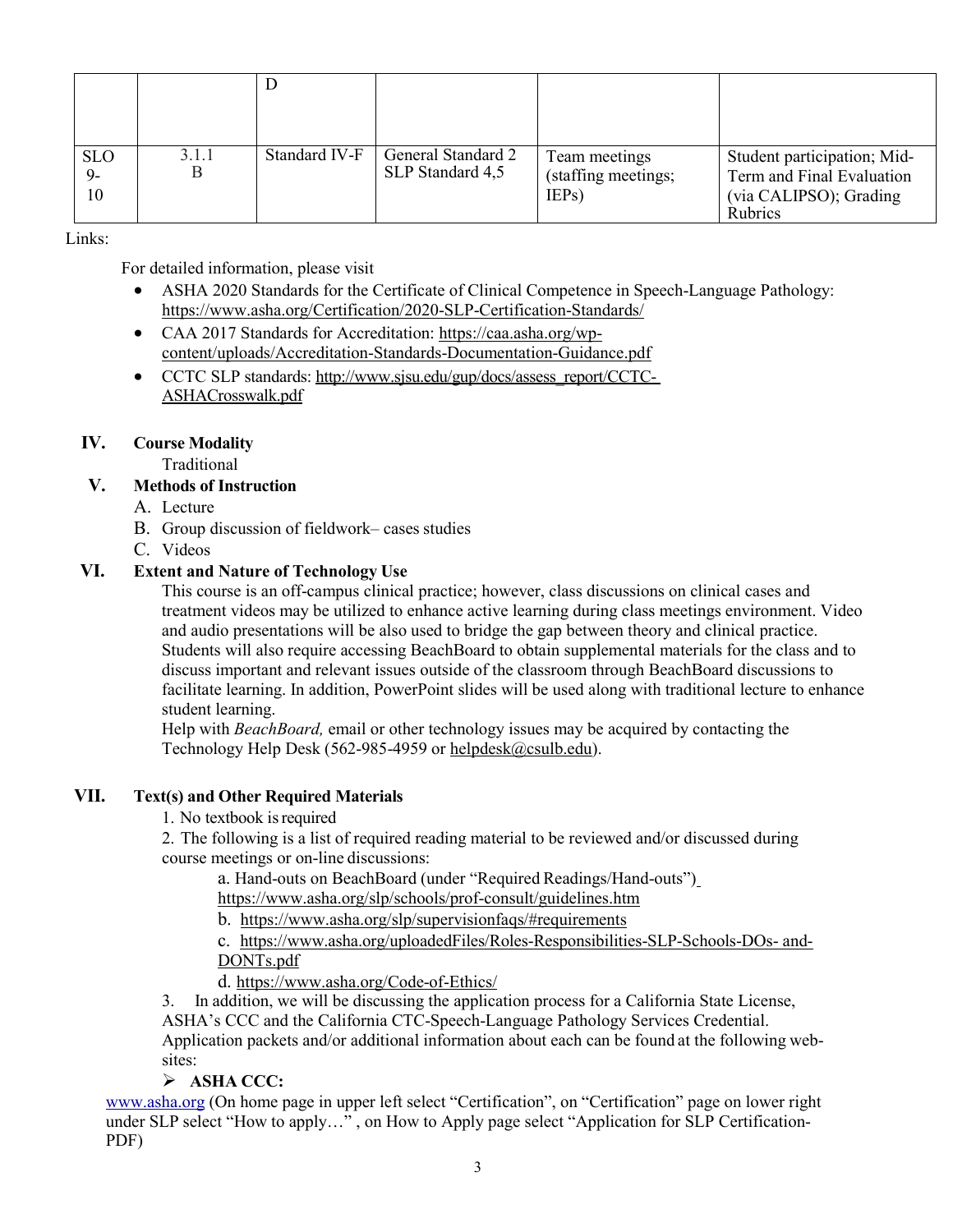# **CA License:**

[www.slpab.ca.gov](http://www.slpab.ca.gov/) (Select "Licensing Information")

## **SLP Credential:**

[www.ctc.ca.gov](http://www.ctc.ca.gov/) (Go to "Credential Requirements and select "Speech-Language Pathology Services")

# **VIII. Topics to be Covered**

# **SCHEDULE (Majority of On-Campus Meetings: TBA)**

The content of each individual course meeting will be based on the individual needs of students engaged in Field Service. Emphasis will be placed on group discussion and group problem-solving pertaining to issues arising during each student's Field Service. As such, a calendar of tentatively scheduled activities is provided, nonetheless, during the semester (as assigned) research articles or required readings may be assigned and discussed. In addition, issues pertaining to SLPS credential, CA licensure and ASHA CCC application will be also be addressed in preparation for the completion of the M. A. program.

| Date                                                        | Scheduled Topic (s) and Assignments Due                                                                                                                                                                                                                                                                                                                                                                                                                                         |  |  |
|-------------------------------------------------------------|---------------------------------------------------------------------------------------------------------------------------------------------------------------------------------------------------------------------------------------------------------------------------------------------------------------------------------------------------------------------------------------------------------------------------------------------------------------------------------|--|--|
| 1/14/2021<br><b>INITIAL Pre-</b><br><b>Semester MEETING</b> | Review SLP 686A Syllabus<br><b>Confirmation of Internship Details</b><br>Internship Roles and Expectations; CALIPSO<br>Orientation to Required Forms and Paperwork<br>Packets for Master Clinician $(s)$ – now will be E-<br>packets Midterm Guidelines: Individual Presentations<br>ASHA document: SLPs Role and Responsibilities in the<br><b>Schools Code of Ethics Review</b><br>Personal Goals for Student Internships $-$ Due by $2/12/21$ to Dr. Ocampo<br>(via DropBox) |  |  |
| 2/11/2021<br>Check-in meeting<br>$( \text{Week } 4 )$       | -Review: Midterm Guidelines:<br><b>Individual Presentations:</b><br>-Procedural updates / follow-up<br><b>Assigned Reading and Analytical</b><br><b>Response Paper</b><br>Check-off completion of:<br>a) Satisfactory completion of professional<br>resume to share with Master<br>Clinician/Supervisor<br>b) Submission of goals to instructor via BeachBoard by designated<br>deadline                                                                                        |  |  |
| *Mandatory<br><b>Midterm Meeting</b><br>(week 8)            | (TENTATIVE: *THURSDAY 3/11/21, 4-5:30PM) -Note start time!!<br>*Oral Presentations and mid-term follow-up discussions will take place<br>(5 min for each oral presentation; PowerPoints not mandatory but suggested;<br>only hand-outs to be shared with classmates on BeachBoard)                                                                                                                                                                                              |  |  |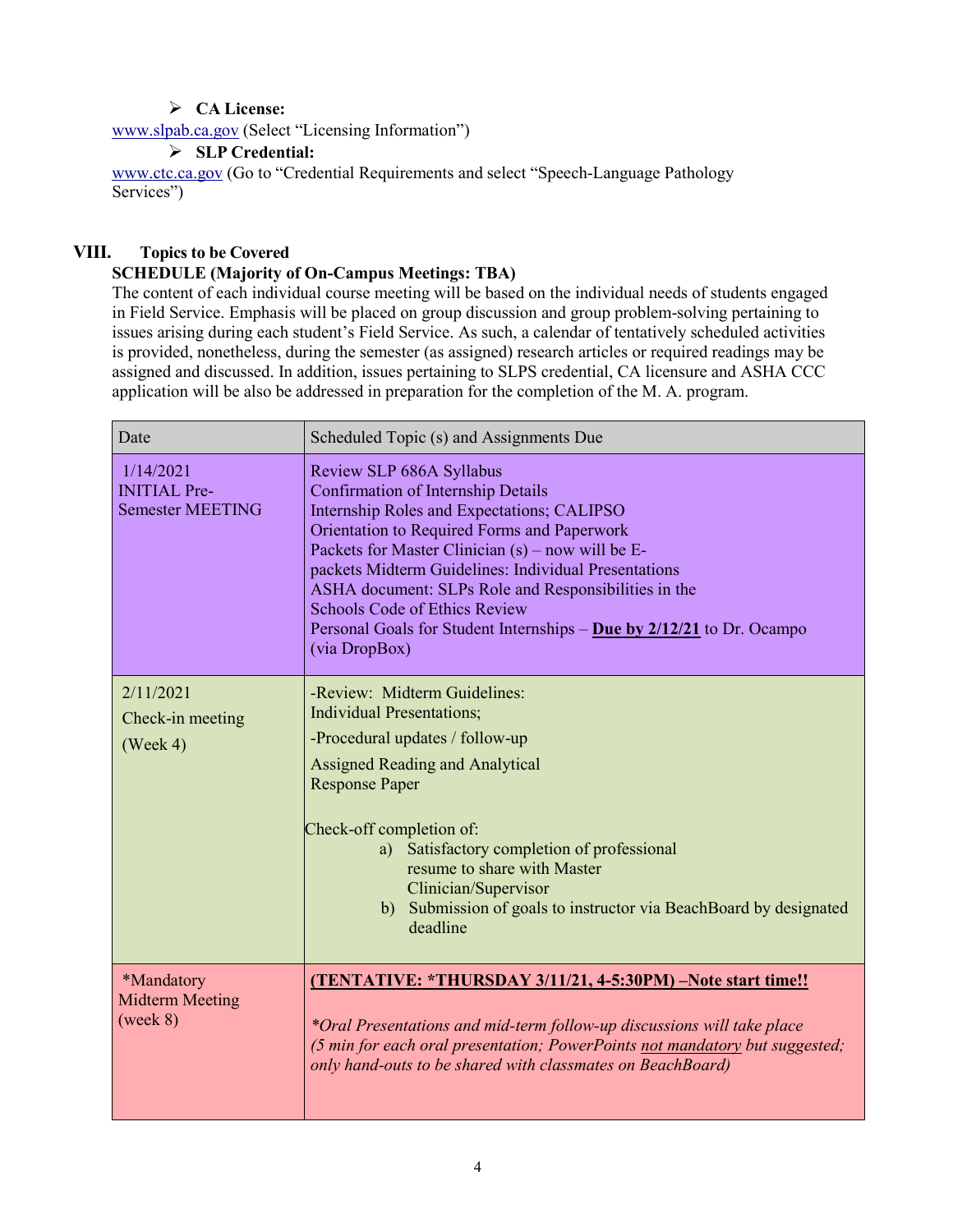| <b>Last Class meeting</b> | $5/7/21$ <sup>**</sup> (Tentative) Thursday 3:30-<br>4:30 <sub>pm</sub><br>(Check email/BeachBoard Notifications for<br>pre-assigned tasks before meeting) |
|---------------------------|------------------------------------------------------------------------------------------------------------------------------------------------------------|
| <b>IMPORTANT</b>          | *All CALIPSO GRADES (Midterm & Final Evaluations need to be<br>finalized from your supervisor before or by the last day of your<br>internship)             |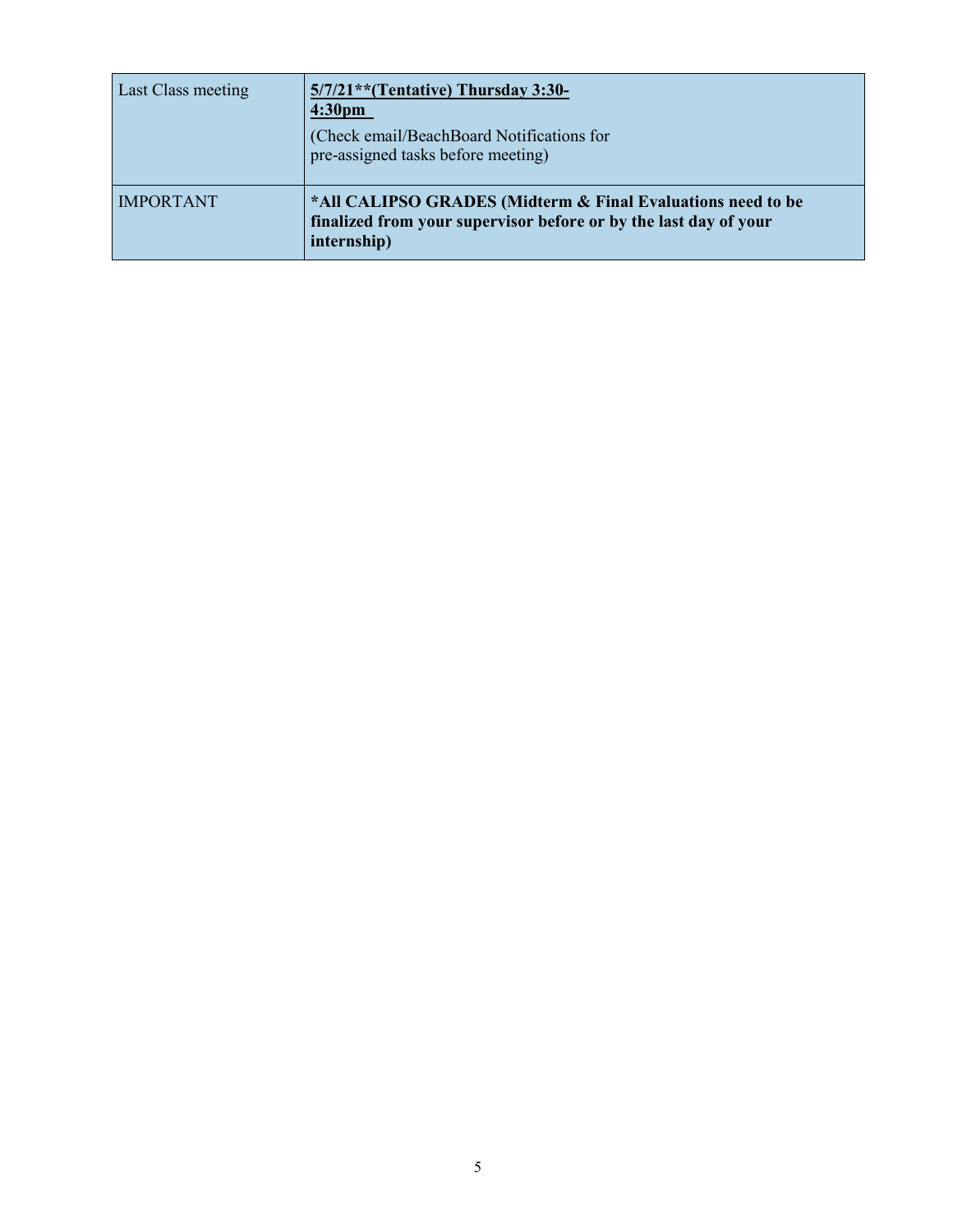# **IX. Course Requirements**

- a) Midterm Evaluation (via CALIPSO) (which includes documentation and interpersonal qualities)
- b) Site Visit Evaluation by Course Instructor
- c) Final Evaluation (via CALIPSO) (which includes documentation and interpersonal qualities)
- d) Oral Presentations: Addressing CTC Standards (See Section IV above) or Original Lesson Plan (oral presentation with hand-out)
- e) Consistent and class participation and attendance.
- f) Consistent and regular attendance at field site(s) *(see XI below for details)*
- g) Satisfactory completion of professional resume (to share with MasterClinician/Supervisor)
- h) Submission of goals to instructor via BeachBoard by designated deadline

======================================================================= *Description of Oral Presentation*

## **Oral Presentation**

## **Select one of the options below**:

# **1)** *Understanding a CTC Standard* -

This assignment is designed to clarify and further elaborate the knowledge base of students during their field service placement of the Commission on Teacher Credentialing (CTC) standards listed on page 13. Students are required to explore the concepts within the standards that directly correlate to the school setting and yet are not specifically addressed by the ASHA standards. As such, students will:

- ❖ Select one of the standards CTC Standards
- $\bullet$  Explain the concept you have chosen relative your knowledge base as is expected by the CTC (e.g., what is your knowledge and understanding of "…promoting safe educational environments" per Standard 2: Professional, Legal and Ethical Practices)
- $\triangle$  Analyze then evaluate the concept as it is implemented in the district and school in which you are currently placed
- ❖ Provide a handout for the class on your standard that includes all salientinformation
- ❖ Answer questions & promote commentary from class on their knowledge and experience with the standard you presented

OR

# **2)** *Lesson Plan* **(Different from the assignment in SLP 575)**

- ❖ Present a lesson plan or power point slides to share with classmates that you created and implemented during your internship. Include your 2-3 top references.
- ❖ Analyze the strengths and limits of your lesson plan (per your Master Clinician's feedback,student reactions, etc.)
- ❖ See instructor for past examples if needed

# **\*BRINGLAPTOP/COMPUTERS ON DAY OF PRESENTATION!! (N/A for Alternative Mode Of Instruction)**

**\*This assignment is required and graded. See Grading Rubric on separate document. Failure to present and complete the assignment may result in an incomplete based on Course Requirements.**

> **\*\*Important: HAND-OUTS SHOULD BE EMAILED TO INSTRUCTOR AT LEAST 24-HOURS BEFORE DUE DATE IN ORDER TO BE UPLOADED BY DATE OF PRESENTATION. STUDENTS WILL BE ACCESSING THE HAND-OUT ELECTRONICALLY DURING PRESENTATION**.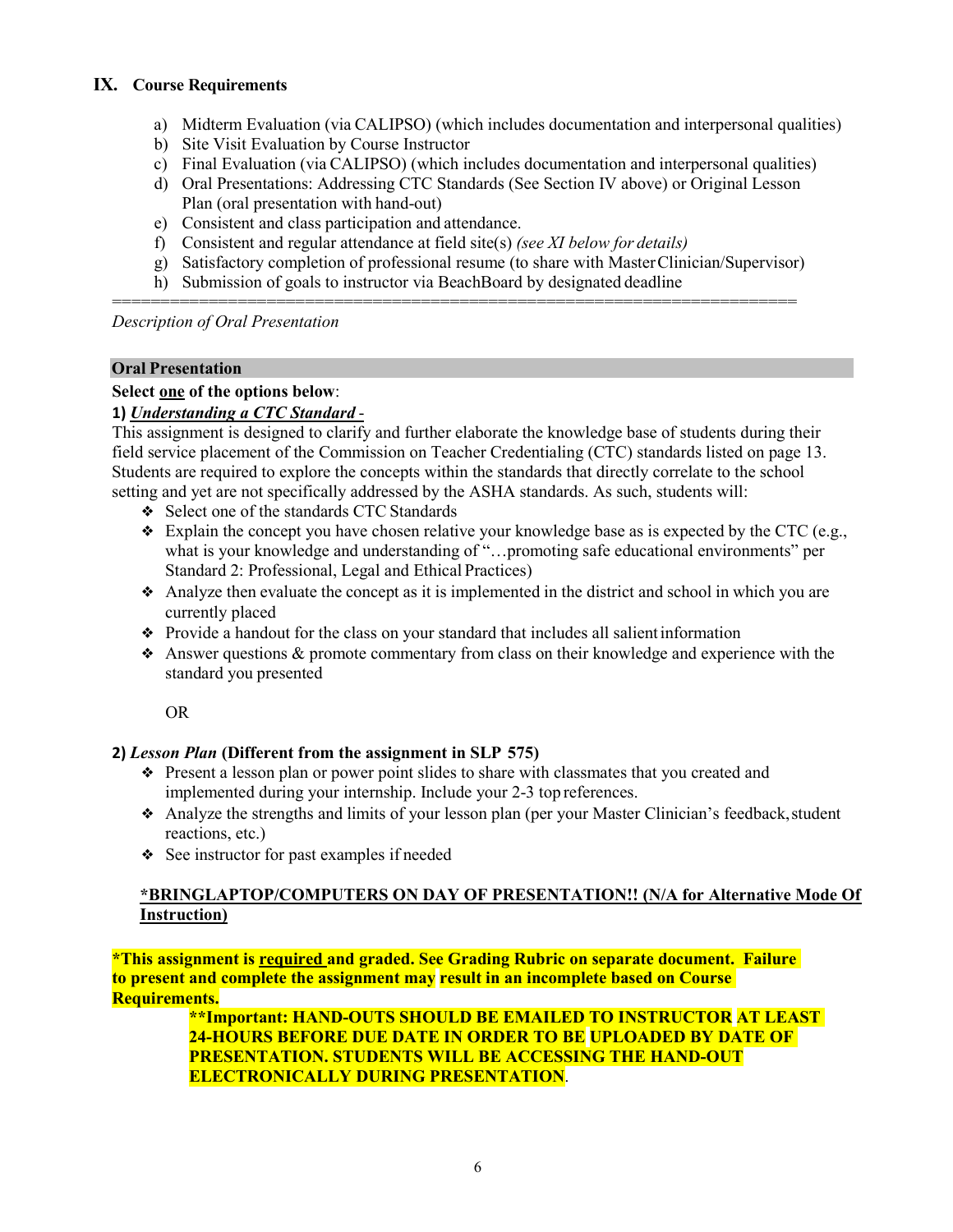# **X. Methods of Evaluation for Grading SLP686A**

## **Methods of Evaluation**

- Attendance and participation in the filed internship experience and monthly mandatory meetings
- Clinical performance and the development of clinical skills
	- o For the clinical skill and performance evaluations, the field supervisor will use the *Clinical Assessment of Learning Inventory of Performance Streamlined Office Operations (CALIPSO)* to evaluate the student's clinical skills, competencies, and overall performance.
	- o The evaluations will be completed at the mid-semester and the end of semester by the student's field supervisor(s).
	- o Major areas included in the evaluations are:
		- Clinical Skills: Skills of conducting assessment and implementing treatment intervention, such as the clinician's ability to select, administer, score, and interpret assessment and the ability to plan, implement, and document therapy outcomes. This section may not be applicable until the student clinician is in a position to complete evaluations or implement therapy plans.
		- Interpersonal Skills: Skills in this area reflect a student clinician's ability to interact, communicate, and build relationships with students, related service providers/professionals, school team members, family members, caregivers, and supervisors.
		- Professional Management: Essential skills for a student clinician to function as a responsible professional in the work setting.
- Clinical Documentation
	- $\circ$  Including but not limited to evaluation reports, therapy plans, and daily/progress notes
	- o *Clinical Hours*

The student clinician is responsible for keeping track of the number of practicum hours. The documentation of clock hours is managed via the *Clinical Assessment of Learning Inventory of Performance Streamlined Office Operations (CALIPSO)*. The student is advised to submit clock hours for approval on a *weekly* basis.

o *Session Documentation*

The student clinician should be required to complete the paperwork used by professionals at the work setting. In addition, session plans may be required to help the student clinician better develop the structure of the sessions.

- Site Visit Evaluation
	- o This is to evaluate the student's clinical skill development, clinical competencies, and overall performance
	- o The frequency of the site visits will vary depending on the type of setting, the progress of the student, and the desires of the supervisor or student.
- Case Presentation Assignment
	- o 5-10 minute individual presentation
	- o Detailed outline will be distributed separately
- Interpersonal skills and professional development

# **Grading Policy**

Student clinicians will be evaluated through their performance clinically, through documentation, and by evaluation of personal, social and behavioral qualities. The student's clinical performance will be closely monitored by the off-campus internship supervisor and the instructor throughout the semester. Students will be given feedback about their performance, such as strengths and areas that need improvement during a mid-semester and final evaluations. Additionally, other related factors will be taken into consideration in order to reflect the overall performance, such as modifications based on the supervisor's feedback, collaboration, flexibility, and willingness to assist others. Student clinicians are expected to take an active role in developing their clinical and professional skills.

Grades will be assigned based on the field supervisor's rating, instructor's field observation, competencies, work ethics (such as attendance, collaboration with other professionals), and interpersonal skills.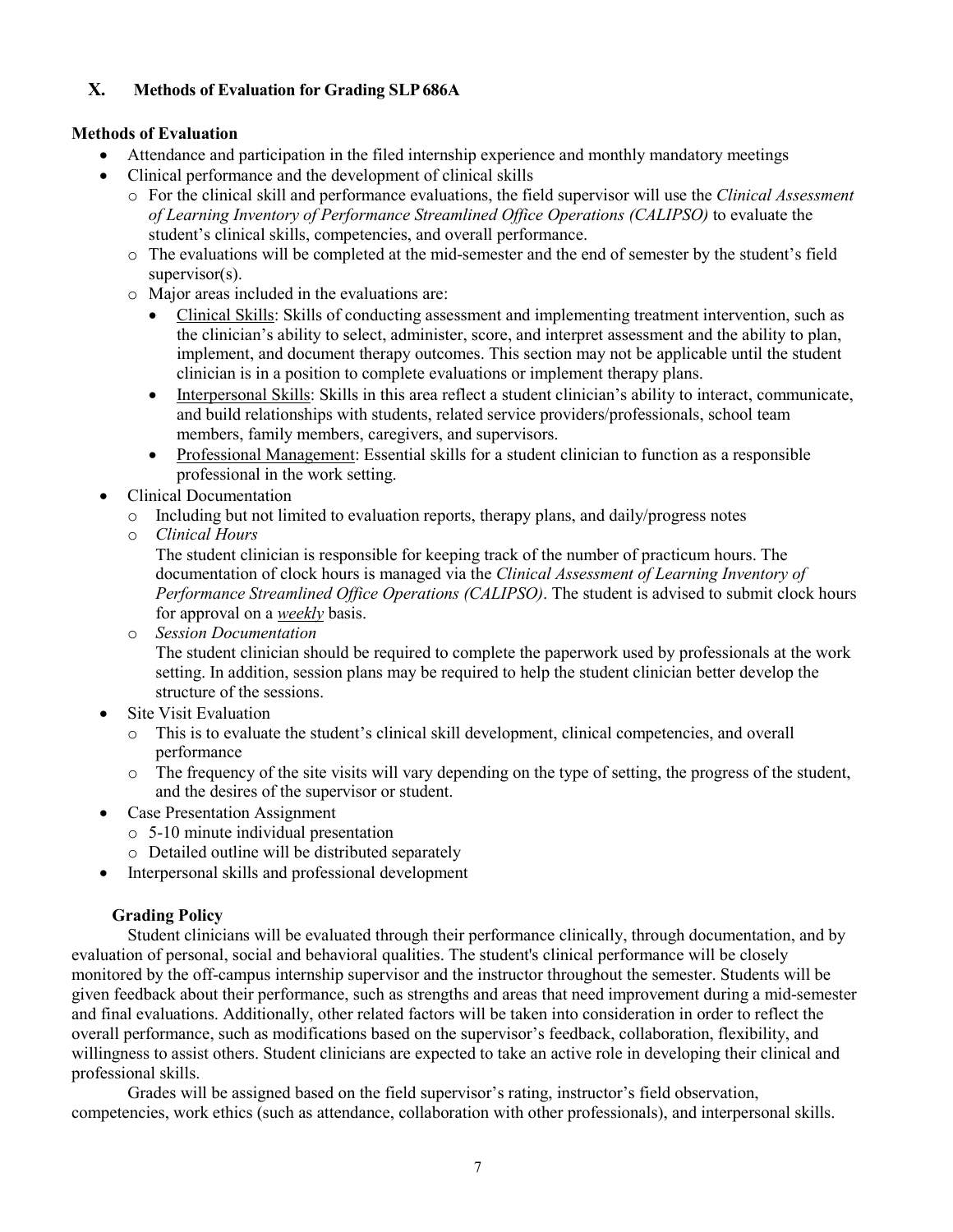| <b>Assessment Description</b>          | <b>Points</b> | $%$ of     | <b>SLO</b>      | <b>ASHA Competency</b> |
|----------------------------------------|---------------|------------|-----------------|------------------------|
|                                        |               | Course     |                 |                        |
|                                        |               | Grade      |                 |                        |
| Attendance and participation           | 20            | $10\%$     | <b>SLO 1-10</b> | $IV-B$ to $IV-G$       |
| Clinical documentation                 | 30            | 15%        | <b>SLO 1-10</b> | $IV-B$ to $IV-G$       |
| <b>Analytical Response Paper</b>       | 10            | $5\%$      | $SLO$ 2-10      |                        |
| Mid-semester evaluation                | 40            | <b>20%</b> | <b>SLO 1-10</b> | $IV-B$ to $IV-G$       |
| Final evaluation                       | 40            | <b>20%</b> | <b>SLO 1-10</b> | $IV-B$ to $IV-G$       |
| Site visit evaluation                  | 20            | 10%        | <b>SLO 1-10</b> | $IV-B$ to $IV-G$       |
| Case presentation assignment           | 20            | 10%        | <b>SLO 1-10</b> | $IV-B$ to $IV-G$       |
| Oral language, interpersonal qualities | 15            | $10\%$     | <b>SLO 1-10</b> | $IV-B$ to $IV-G$       |
| <b>Total</b>                           | 200           | 100%       |                 |                        |

The midterm evaluation, final evaluation and site visit observation will be graded based on the ASHA Competency Ratings:

Independent  $(I) = 4.0$  points

Skill demonstration meets standards and the student is independent in performance of a desired skill. The student demonstrates clear and consistent knowledge demonstration clinically of the desired skill. Minimal-to-no assistance from the supervisor is required. Interactions with the supervisor relative to this skill are collaborative only, without direct instructor assistance or guidance required.

## Adequate with Support  $(AS) = 3.0$  points

Skill demonstration approaches standard and is adequate with instructor support. The student evidences knowledge of and consistent demonstration of a desired skill but independence without the supervisor's assistance or guidance is not evident. Intermittent assistance or guidance from the supervisor is required.

Emerging  $(E) = 2.0$  points

Skill development is emerging. The student evidences some knowledge of and intermittent ability to demonstrate a desired skill. Consistent demonstration and clear knowledge is not evident. Additional instruction and guidance from the supervisor is required. One-to-one demonstrations from the supervisor is not required.

Minimal/Not Begun  $(MNB) = 1.0$  point

Skill development is minimal or not begun. The student demonstrates minimal knowledge of or ability to demonstrate a desired skill with significant supervisor support. The student requires consistent supervisor assistant and guidance AND one-to-one demonstration of skill development.

Grades are distributed as follows (total points for this course is 200 points):

| 90-100%<br>(180 points and above)           |  | $=$ A Performance at the highest level showing sustained<br>excellence.         |
|---------------------------------------------|--|---------------------------------------------------------------------------------|
| 80-89%<br>$(160-179.9 \text{ points})$      |  | = B Performance at high level showing consistent and<br>effective achievement.  |
| 70-79%<br>$(140-159.9 \text{ points})$      |  | $=$ C Performance at an adequate level meeting basic<br>requirements.           |
| $60 - 69\%$<br>$(120-139.9 \text{ points})$ |  | $=$ D Performance is less than adequate meeting minimum<br>course requirements. |
| Below 60%<br>(Less than 120 points)         |  | $=$ F Performance in which minimal course requirements<br>have not been met.    |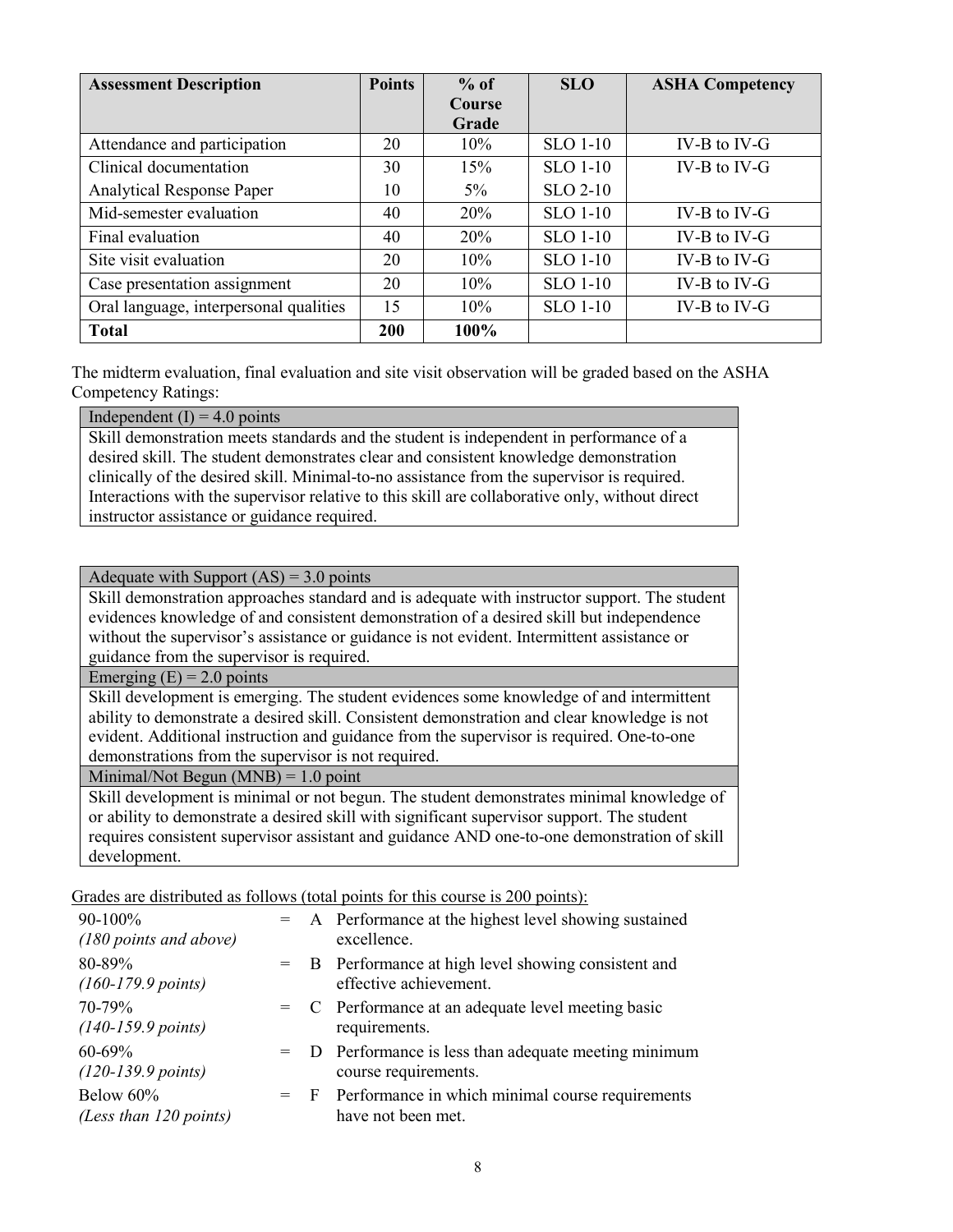The student is required to obtain a grade of A or B in order to pass the internship. A grade of "C" or below will be considered to have not met the minimal competency requirement in ASHA Standards for the Certificate of Clinical Competence in Speech-Language Pathology. A grade of "C" or lower will be considered a fail. If the student earns a grade of C or lower, the following remediation will take effect:

- The student is required to repeat the internship.
- The student's clinical hours will not be signed until the second rotation is completed and passed.
- Failure in the internship has the same consequences as failing an academic course. Administration Committee may recommend withdrawal from the academic program.

The instructor reserves the right to adjust the final grade (either up or down) in order to most accurately reflect the student's performance, consistent with the University's definitions for graduate grade assignment, as discussed in University Course Catalog, under General Regulations and Procedures: Grades and Grading Procedures.

# **Attendance Policy\***

Attending monthly class meetings is **Mandatory**. Fail to attend these meetings may affect your grade of this course. *Unexcused and/or excessive absences may result in being dropped from the course.*

\*For Comprehensive Exam dates, if you are assigned to your placement on those specific days, you need to arrange those days off ASAP with your supervisor(s) using a specific approval form (available on BeachBoard) to be signed by her/him and the Field Coordinator; absences on Exam date(s) are considered "Excused" per this course policy; however, being absent before the exam dates "to study" are not considered excused.

All scheduled absences must be approved by both the off-campus internship supervisor and the instructor. Excused absences will only be accepted with official documentation, such as a doctor's note, jury summons, etc.

Students may have a valid reason to miss a class. When any of the following reasons directly conflict with class meeting times, students are responsible for informing faculty members, of the reason for the absence and for arranging to make up missed assignments, tests, quizzes, and class work insofar as this is possible. Excused absences include, but are not limited to:

- A. Illness or injury to the student, or medical condition, including those related to pregnancy
- B. Death, injury, or serious illness of an immediate family member. An immediate family member is defined as a close relative, or a person residing in the immediate household of the student
- C. Religious reasons (California Education Code section 89320)
- D. Jury duty, military service, or government obligation
- E. University sanctioned or approved activities (examples include but are not limited to: artistic performances, participation in scholarly conferences and presentations, intercollegiate athletic activities, student government, required class field trips, etc.)

Faculty members are not obligated to consider other absences as excused.

The earliest possible notification is preferred for all excused absences. Advance notification minimally one week in advance is required and verification may be requested for the following absences: Jury duty, military service, or other government obligation; religious reasons; university-sanctioned or approved activities.

# **Appropriate Attire/Professional Conduct**

Student clinicians are expected to dress in professional attire and conduct themselves in a professional manner during all clinical appointments.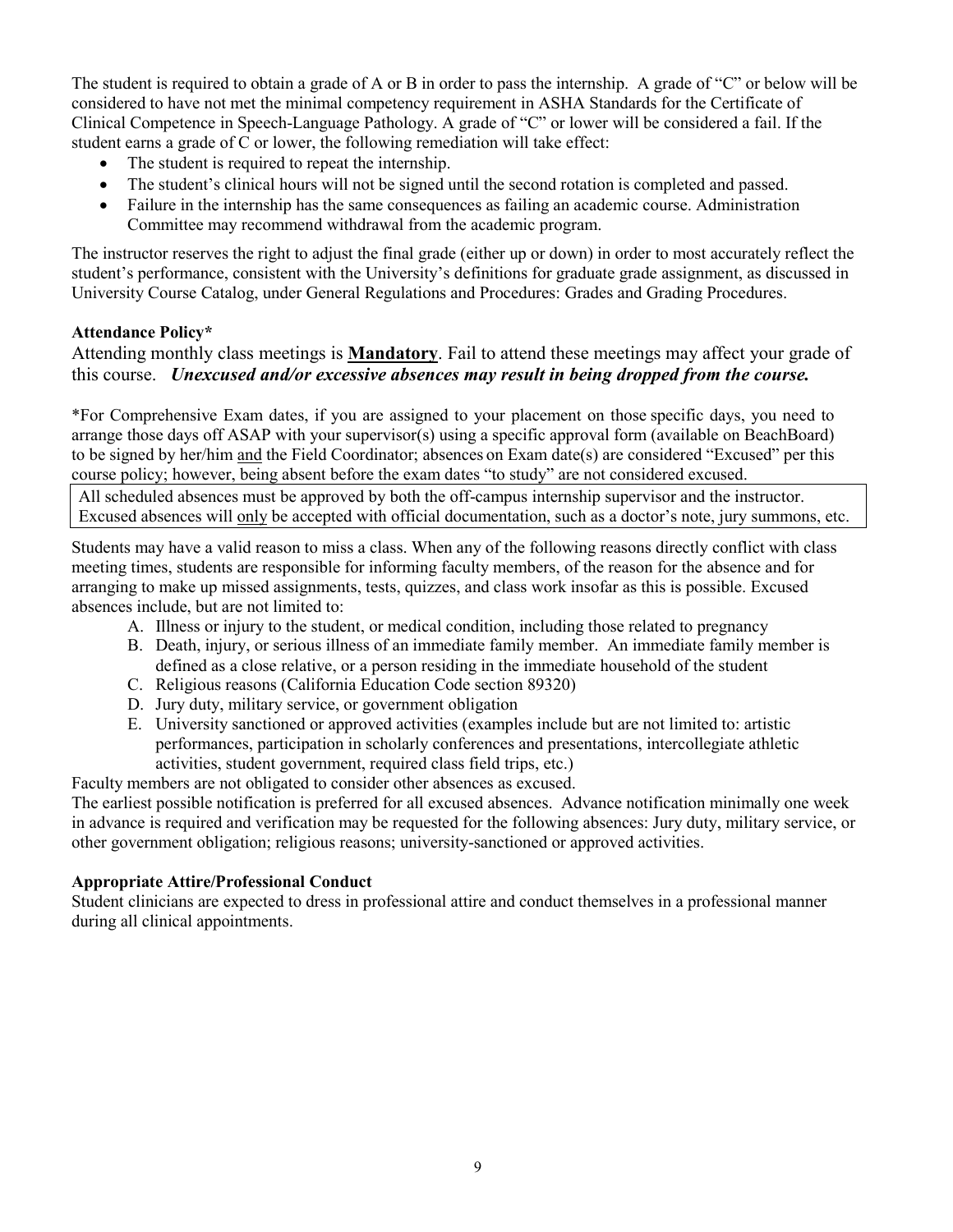## **XI. University/College-wide Policies**

#### A. Statement of Non-discrimination

California State University, Long Beach is committed to maintaining an inclusive learning community that values diversity and fosters mutual respect. All students have the right to participate fully in university programs and activities free from discrimination, harassment, sexual violence, and retaliation. Students who believe they have been subjected to discrimination, harassment, sexual violence, or retaliation on the basis of a protected status such as age, disability, gender, gender identity/expression, sexual orientation, race, color, ethnicity, religion, national origin, veteran/veteran status or any other status protected by law, should contact the Office of Equity & Diversity at (562) 985-8256, University Student Union (USU) Suite 301, [http://www.csulb.edu/depts/oed/.](http://www.csulb.edu/depts/oed/)

#### *B.* Statement of Accessibilit[y](http://www.csulb.edu/divisions/aa/academic_technology/itss/course_materials/accessibility/)

### [http://www.csulb.edu/divisions/aa/academic\\_technology/itss/course\\_materials/accessibility/](http://www.csulb.edu/divisions/aa/academic_technology/itss/course_materials/accessibility/)

#### *Accommodation*

It is the student's responsibility to notify the instructor in advance of the need for accommodation of a university verified disability (PS 11-07, Course Syllabi and Standard Course Outlines). Students needing special consideration for class format and schedule due to religious observance or military obligations must notify the instructor in advance of those needs.

Students who require additional time or other accommodation for assignments must secure verification/assistance from the CSULB Bob Muphy Access Center (BMAC) located at SSC, Room 110; Contact information is as follows **- Phone:** (562) 985-5401; **E-mail:** [bmac@csulb.edu](mailto:dss@csulb.edu)

Accommodation is a process in which the student, BMAC, and instructor each play an important role. Students contact BMAC so that their eligibility and need for accommodation can be determined. DSS identifies how much time is required for each exam. The student is responsible for discussing his/her need with the instructor and for making appropriate arrangements. Students who are eligible to receive accommodation should present an Accommodation Cover Letter and a BMAC Student/Teacher Testing Agreement Form to the instructor as early in the semester as possible, but no later than a week before the first test. (It takes one week to schedule taking an exam at the BMAC office.) The instructor welcomes the opportunity to implement the accommodations determined by BMAC. Please ask the instructor if you have any questions.

C. Cheating and Plagiarism (CSULB Catalog, [http://catalog.csulb.edu/content.php?catoid=2&navoid=30#cheating-and-plagiarism\)](http://catalog.csulb.edu/content.php?catoid=2&navoid=30&cheating-and-plagiarism)

### *Definition of Plagiarism*

Plagiarism is defined as the act of using the ideas or work of another person or persons as if they were one's own, without giving credit to the source. Such an act is not plagiarism if it is ascertained that the ideas were arrived at through independent reasoning or logic or where the thought or idea is common knowledge. Acknowledge of an original author or source must be made through appropriate references, i.e., quotation marks, footnotes, or commentary. Examples of plagiarism include, but are not limited to, the following: the submission of a work, either in part or in whole, completed by another; failure to give credit for ideas, statements, facts or conclusions which rightfully belong to another; in written work, failure to use quotation marks when quoting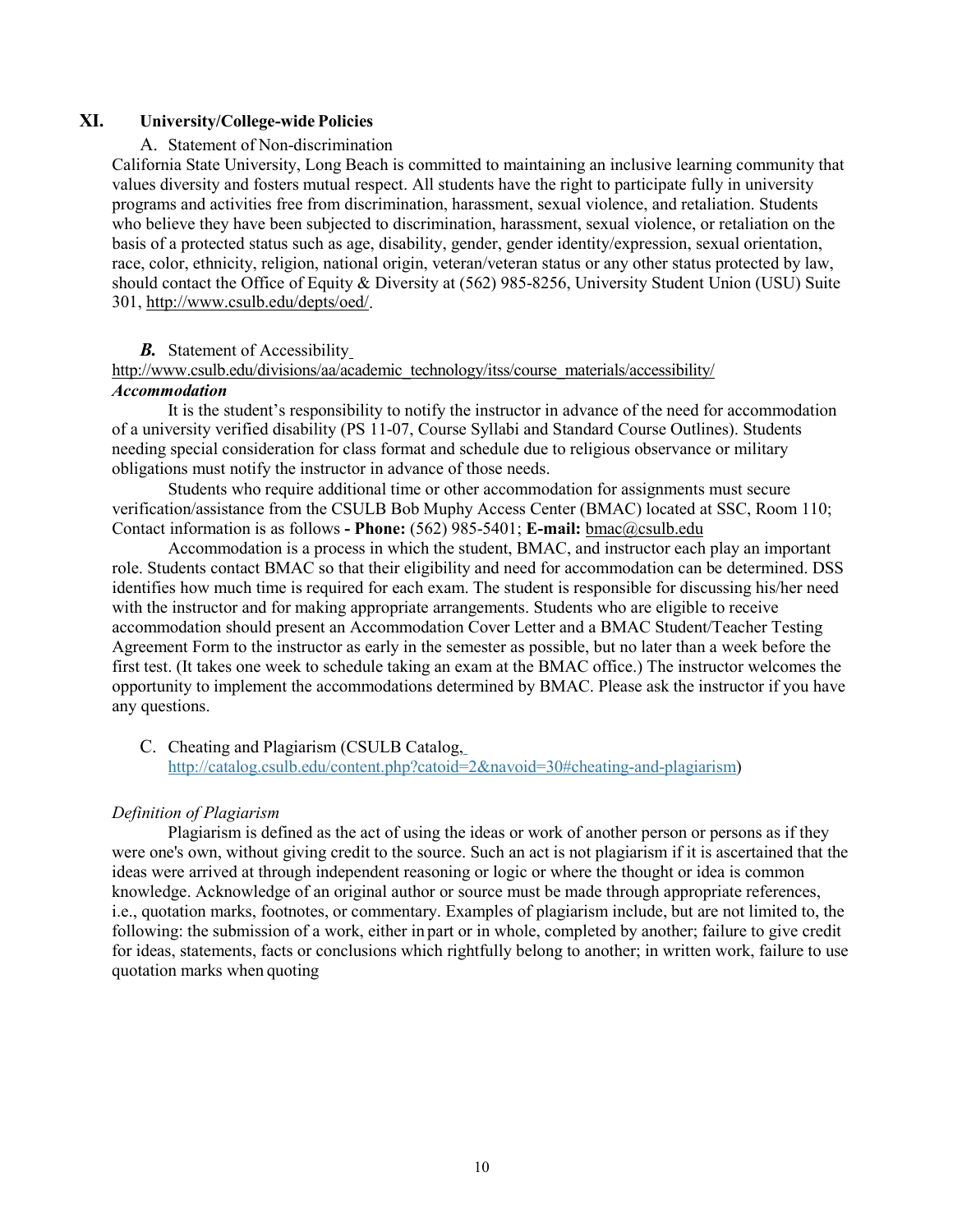directly from another, whether it be a paragraph, a sentence, or even a part thereof; or close and lengthy paraphrasing of another's writing or programming. A student who is in doubt about the extent of acceptable paraphrasing should consult the instructor. Students are cautioned that, in conducting their research, they should prepare their notes by (a) either quoting material exactly (using quotation marks) at the time they take notes from a source; or (b) departing completely from the language used in the source, putting the material into their own words. In this way, when the material is used in the paper or project, the student can avoid plagiarism resulting from verbatim use of notes. Both quoted and paraphrased materials must be given proper citations.

## *Definition of Cheating*

Cheating is defined as the act of obtaining or attempting to obtain or aiding another to obtain academic credit for work by the use of any dishonest, deceptive or fraudulent means. Examples of cheating during an examination would include, but not be limited to the following: copying, either in part or in whole, from another test or examination; discussion of answers or ideas relating to the answers on an examination or test unless such discussion is specifically authorized by the instructor; giving or receiving copies of an exam without the permission of the instructor; using or displaying notes; "cheat sheets," or other information or devices inappropriate to the prescribed test conditions, as when the test of competence includes a test of unassisted recall of information, skill, or procedure; allowing someone other than the officially enrolled student to represent the same. Also included are plagiarism as defined and altering or interfering with the grading procedures. It is often appropriate for students to study together or to work in teams on projects. However, such students should be careful to avoid use of unauthorized assistance, and to avoid any implication of cheating, by such means as sitting apart from one another in examinations, presenting the work in a manner which clearly indicates the effort of each individual, or such other method as is appropriate to the particular course.

### *Academic Action*

"One or more of the following academic actions are available to the faculty member who finds a student has been cheating or plagiarizing. These options may be taken by the faculty member to the extent that the faulty member considers the cheating or plagiarism to manifest the student's lack of scholarship or to reflect on the student's lack of academic performance in the course. These actions may be taken without a request for or before the receipt of a Report from the Academic Integrity Committee.

- A. Review no action.
- B. An oral reprimand with emphasis on counseling toward prevention of further occurrences;
- C. A requirement that the work be repeated;
- D. Assignment of a score of zero (0) for the specific demonstration of competence, resulting in the proportional reduction of final course grade;
- E. Assignment of a failing final grade;
- F. Referral to the Office of Judicial Affairs for possible probation, suspension, or expulsion."

### **D. Attendance Policy:**

The instructor may withdraw students who fail to attend class during the first week of the semester. The attendance policy for this course is described as follows:

Attendance is mandatory in order to complete and receive credit for in-class assignments. No makeup points will be given for missed assignments.

**Prompt attendance is not only expected but required at all class periods**. More than 3 unexcused absences (which is more than 20% of the total class periods) may constitute an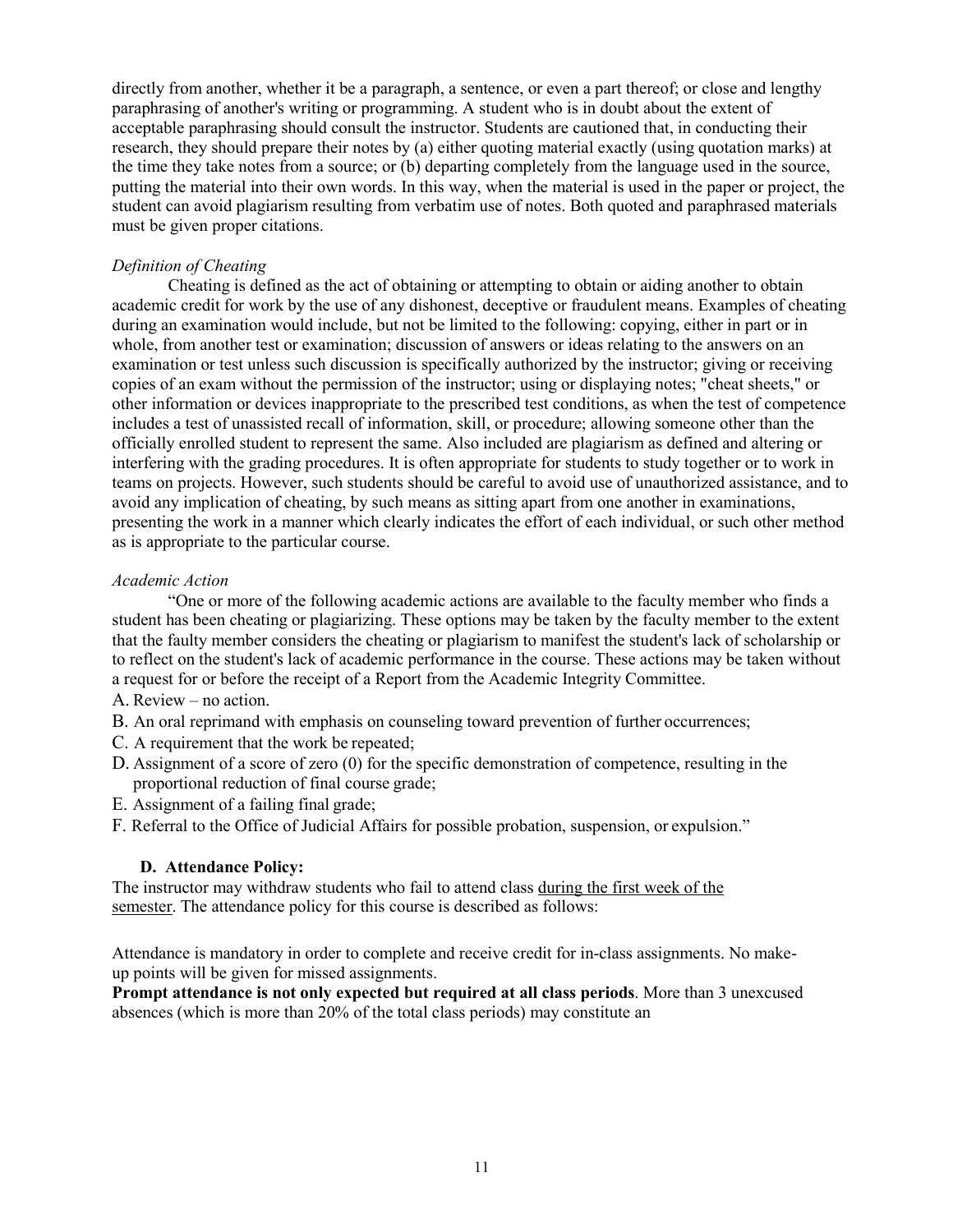automatic F. Students arriving more than 10 minutes after the start of class will be considered absent. Please note that three tardies will equal one absence.

- A. The instructor may take attendance from randomly selected classe*s.* You cannot earn or makeup the points from in-class assignments if you're absent.
- B. Late papers may be accepted with official documents only (e.g., a doctor's note; a jury summons, etc.). The late paper must be turned in within a week of the due date of the assignment in order to receive a grade. However, 20% deduction from the original score may be given in consideration of fairness to other students.
- C. E. If you miss an in-class activity (e.g., application activity; pop quiz) you will receive a "0" for that class activity.

Students may have a valid reason to miss a class. When any of the following reasons directly conflict with class meeting times, students are responsible for informing faculty members of the reason for the absence and for arranging to make up missed assignments, tests, quizzes, and class work insofar as this is possible. Excused absences include, but are not limited to:

- A. Illness or injury to the student
- B. Death, injury, or serious illness of an immediate family member or the like
- C. Religious reasons (California Education Code section 89320)
- D. Jury duty or government obligation
- E. University sanctioned or approved activities (examples include: artistic performances, forensics presentations, participation in research conferences, intercollegiate athletic activities, student government, required class field trips, etc.)

[http://web.csulb.edu/divisions/aa/catalog/current/academic\\_information/class\\_attendance.h](http://web.csulb.edu/divisions/aa/catalog/current/academic_information/class_attendance.html)

[tml](http://web.csulb.edu/divisions/aa/catalog/current/academic_information/class_attendance.html)

## **E. Withdrawal Policy**

Regulations governing the refund of student fees in the California State University system are prescribed by the CSU Board of Trustees; see California Code of Regulations, Title 5, Education, Section 41802. <http://web.csulb.edu/depts/enrollment/registration/details.html#anchor1>

# *Withdrawal during the first two weeks of instruction:*

Students may withdraw during this period and the course will not appear on their permanent records. *Withdrawal after the second week of instruction and prior to the final three weeks of the regular semester (20% of a non-standard session) of instruction:*

Withdrawals during this period are permissible only for serious and compelling reasons. The approval signatures of the instructor and department chair are required. The request and approvals shall state the reasons for the withdrawal. Students should be aware that the definition of "serious and compelling reasons" as applied by faculty and administrators may become narrower as the semester progresses. Copies of such approvals are kept on file by Enrollment Services.

### *Withdrawal during the final three weeks of instruction:*

Withdrawal during the final three weeks of instruction are not permitted except in cases such as accident or serious illness where the circumstances causing the withdrawal are clearly beyond the student's control and the assignment of an Incomplete is not practical. Ordinarily, withdrawal in this category will involve total withdrawal from the campus except that a Credit/No Credit grade or an Incomplete may be assigned for other courses in which sufficient work has been completed to permit an evaluation to be made. Request for permission to withdraw under these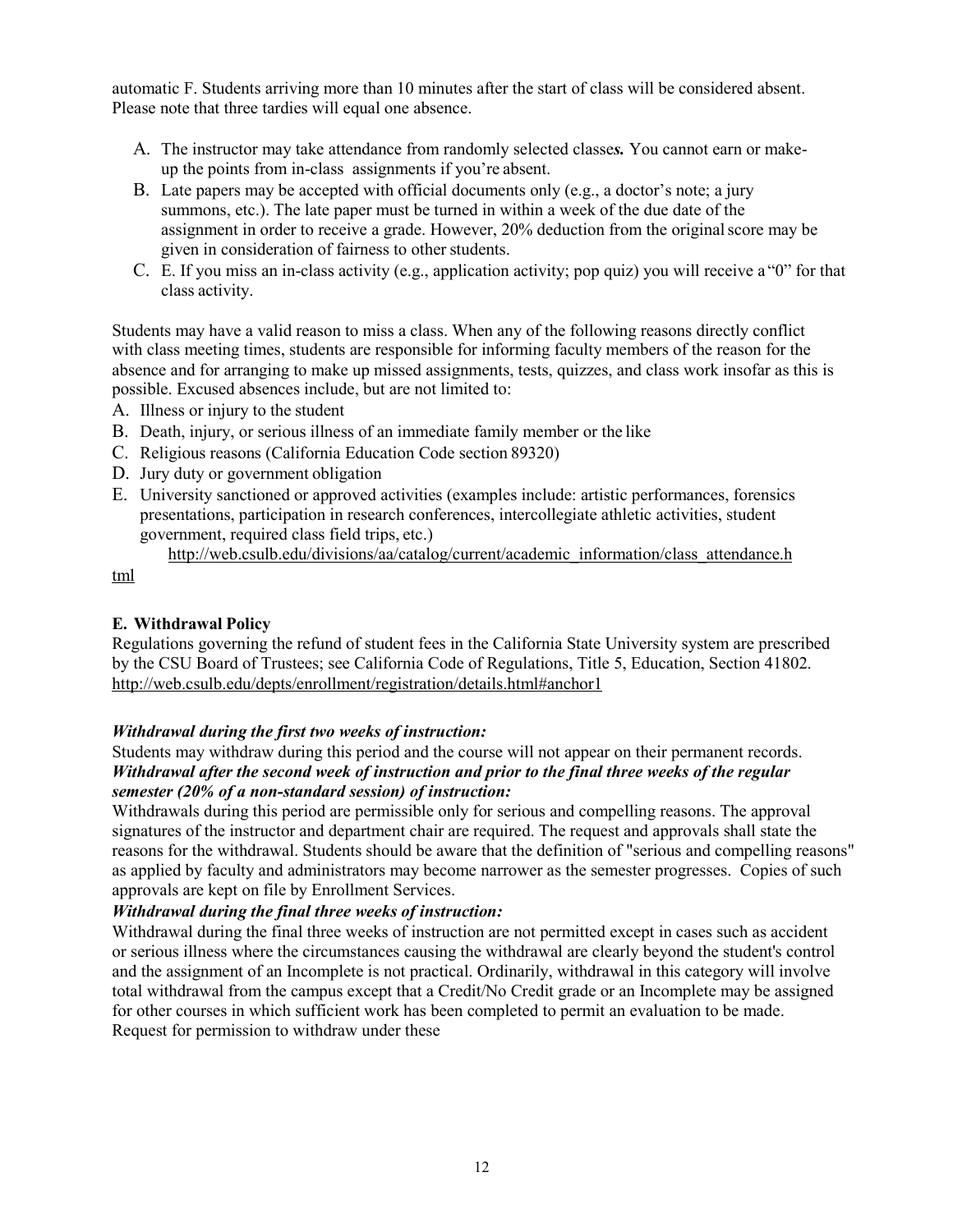circumstances must be made in writing on forms available from Enrollment Services. The requests and approvals shall state the reasons for the withdrawal. These requests must be approved by the instructor of record, department chair (or designee), college dean (or designee), and the academic administrator appointed by the president to act in such matters. Copies of such approvals are kept on file by Enrollment Services.

# *Limits on Withdrawal:*

No undergraduate student may withdraw from more than a total of 18 units. This restriction extends throughout the entire undergraduate enrollment of a student at CSULB for a single graduation, including special sessions, enrollment by extension, and re-enrolling after separation from the University for any reason. The following exceptions apply:

- Withdrawals prior to the end of the second week of a semester (13%) of instruction at CSULB,
- Withdrawals in terms prior to fall 2009 at CSULB,
- Withdrawals at institutions other than CSULB, and
- Withdrawals at CSULB for exceptional circumstances such as serious illness or accident (the permanent academic record will show these as a WE to indicate the basis for withdrawal).

# *Medical Withdrawal:*

CSULB may allow a student to withdraw without academic penalty from classes if the following criteria are met:

- A completed Medical Withdrawal Form, including any required documentation, is submitted to Enrollment Services before the end of the semester, and
- The student presents evidence to demonstrate that a severe medical or debilitating psychological condition prevented the student from attending and/or doing the required work of the courses to the extent that it was impossible to complete the courses.

# **F.** Campus Behavior

# *Civility Statement*

California State University, Long Beach, takes pride in its tradition of maintaining a civil and nonviolent learning, working, and social environment. Civility and mutual respect toward all members of the University community are intrinsic to the establishment of excellence in teaching and learning. They also contribute to the maintenance of a safe and productive workplace and overall healthy campus climate. The University espouses and practices zero tolerance for violence against any member of the University community (i.e., students, faculty, staff, administrators, and visitors). Violence and threats of violence not only disrupt the campus environment, they also negatively impact the University's ability to foster open dialogue and a free exchange of ideas among all campus constituencies (CSULB Catalog [http://catalog.csulb.edu/content.php?catoid=2&navoid=34\)](http://catalog.csulb.edu/content.php?catoid=2&navoid=34).

# *\*Alternative Mode of Instruction (AMI) Considerations:* **Zoom Netiquette**

This term refers to etiquette with technology while using Zoom. A few things to keep in mind are:

- Dress appropriately as if you were sitting in a face-to-face class.
- Think about your background remove items that may be distracting to others, including distracting virtual backgrounds. I suggest sitting in front of a blank wall if you can.
- Speak to the camera and not the screen.
- Raise your hand to speak and don't interrupt others while speaking.
- Keep microphone muted when you are not speaking—this will prevent inadvertent noises, such as coughs, rattling papers, or chair squeaks, from interrupting others
- Make use of Zoom's chat function.
- Use your full name to identify yourself in Zoom.
- Close any windows or programs open on your device that are unrelated to your meeting.

For further information, please see "Zoom Meetings Best Practices" from California State University, Long Beach at [https://www.csulb.edu/academic-technology-services/instructional-design/zoom-meetings-best](https://www.csulb.edu/academic-technology-services/instructional-design/zoom-meetings-best-practices)[practices](https://www.csulb.edu/academic-technology-services/instructional-design/zoom-meetings-best-practices)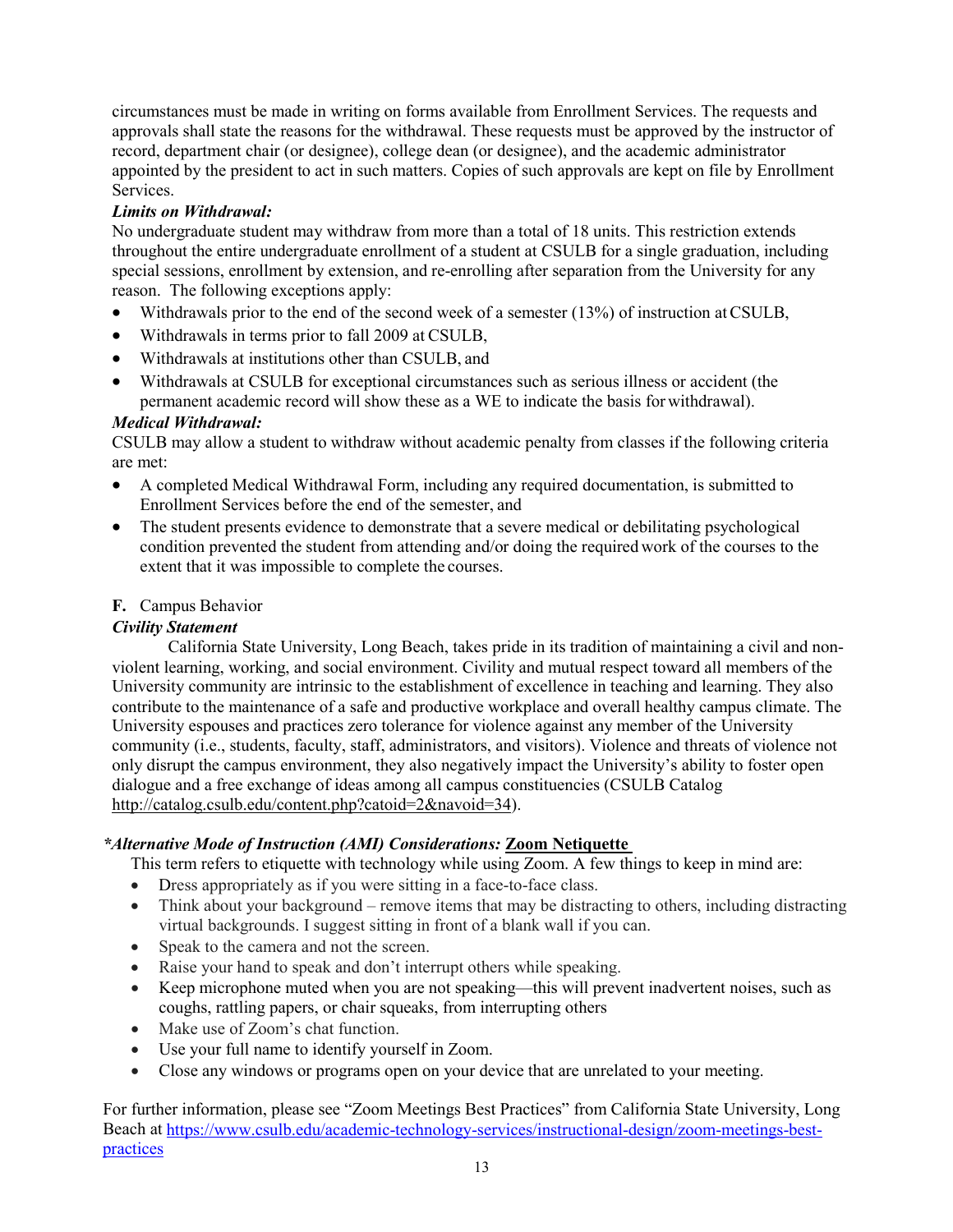- **G.** *Preferred Gender Pronoun:* This course affirms people of all gender expressions and gender identities. If you prefer to be called a different name than what is on the class roster, please let me know. Feel free to correct me on your preferred gender pronoun. You may also change you name for BeachBoard and MyCSULB without a legal name change, to submit a request go to MyCSULB/Personal Information/Names. If you have any questions or concerns, please do not hesitate to contact me.
- **H.** *Accommodations for Religious Holidays & Military Service*: Students needing special consideration for class schedules due to religious observance or military obligations must notify the instructor at least one week in advance, for those established religious observances the instructor should be notified during the first week of instruction.

### *Classroom Expectations*

All students of the California State University system must adhere to the Student Conduct Code as stated in Section 41301 of the Title 5 of the California Code of Regulations as well as all campus rules, regulations, codes and policies. Students as emerging professionals are expected to maintain courtesy, respect for difference, and respect for the rights of others

## *Unprofessional and Disruptive Behavior*

It is important to foster a climate of civility in the classroom where all are treated with dignity and respect. Therefore, students engaging in disruptive or disrespectful behavior in class will be counseled about this behavior. If the disruptive or disrespectful behavior continues, additional disciplinary actions may be taken.

### *Social Media Policy*

Social media is an umbrella term that encompasses the various activities that integrate technology, social interaction, and content creation. Social media includes technology (computers, phones, tablets) and is used in various forms (blogs, wikis, photo and video sharing, podcasts, social networking, mashups, virtual worlds, etc.). Means of accessing social media may include applications (Facebook, Instagram, Twitter, Skype, Snap Chat, YouTube, etc.). These devices and applications are subject to having content transmitted to others, with or without consent from the original author.

- 1. All students are expected to follow the CSULB Social Media Guidelin[e](http://www.csulb.edu/sites/default/files/groups/marketing-communications/accessibleversionfinalapril2018-jmp.pdf) [http://www.csulb.edu/sites/default/files/groups/marketing](http://www.csulb.edu/sites/default/files/groups/marketing-communications/accessibleversionfinalapril2018-jmp.pdf)[communications/accessibleversionfinalapril2018-jmp.pdf](http://www.csulb.edu/sites/default/files/groups/marketing-communications/accessibleversionfinalapril2018-jmp.pdf)
- 2. Per the Health Insurance Portability and Accountability Act of 1996 (HIPAA) regulations https:/[/www.hhs.gov/hipaa/for-](http://www.hhs.gov/hipaa/for-) professionals/privacy/special-topics/de- identification/index.html, no information, pictures, videos or descriptions of clients/families can be posted on social media sites. Please see the full HIPAA policy in the Clinical Practicum Handbook. Violation of HIPAA regulations may result in disciplinary action being taken by the University against the student. The SLP Department takes all violations of HIPAA regulations and the Social Media Policy seriously. Sanctions imposed on violators vary with the seriousness of the violation, ranging from a written reprimand, to dismissal from the graduate program.
- 3. Students should use caution and good judgment when posting information to electronic communications and social networking sites, both personal and those that are related to the CSULB and/or the Department of Speech-Language Pathology.

Students should follow the criteria below: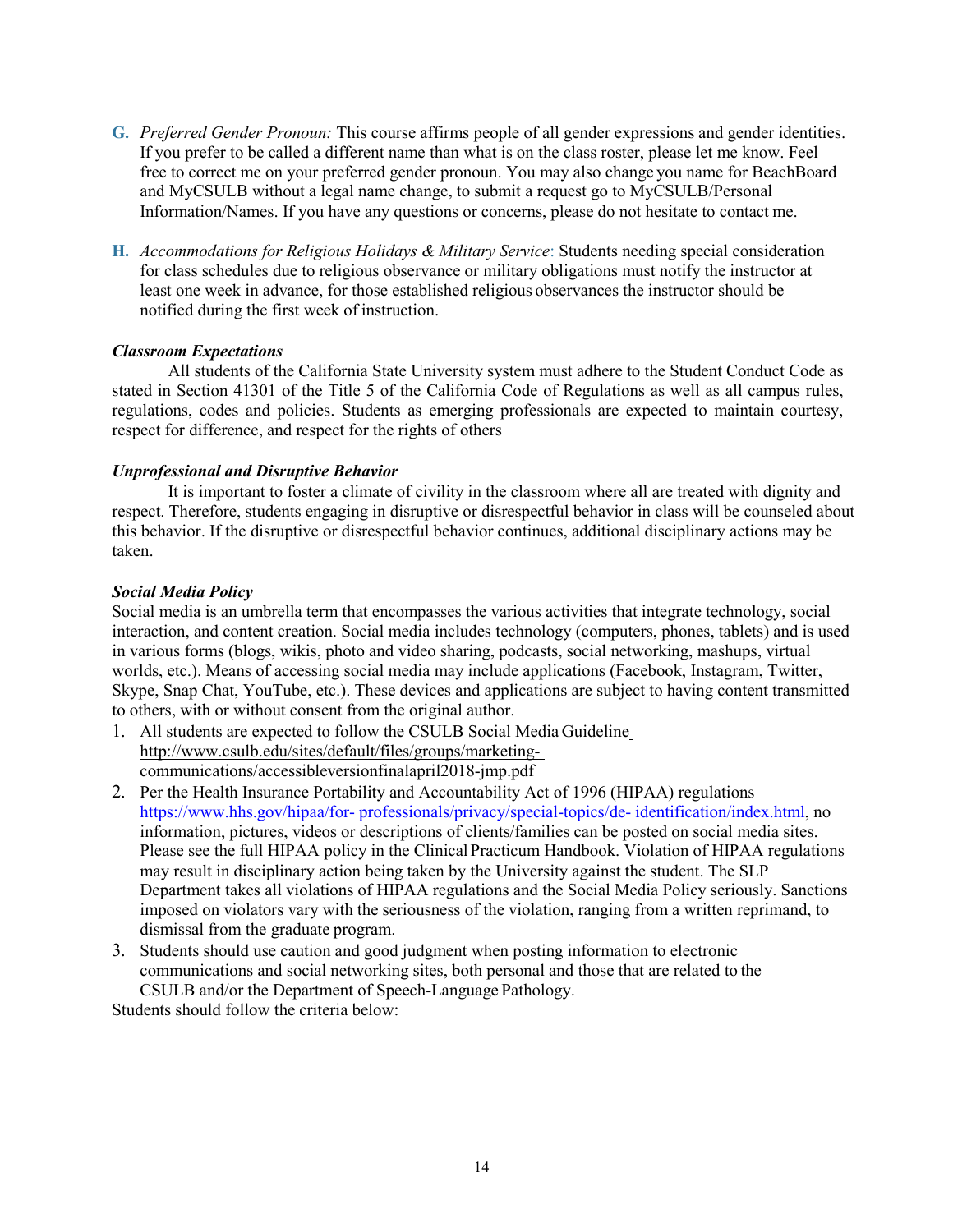- 1. No posting, photos, or recordings are allowed during class or clinical experience except when approved by the faculty member or supervisor responsible for the learning experience. Under no circumstances will a client be photographed without a signed photo release from that individual. Students and faculty should obtain verbal permission from friends or colleagues before posting on social media.
- 2. Using social media for sharing of class material with anyone who is not enrolled in the course and sharing of academic assessment material (e.g. tests) without express permission from the instructor is explicitly prohibited.
- 3. Careful consideration should be given to any posting on social networks. Students create personal public images with these posts. However, they also represent the SLP Department, CSULB, and the field of speech language pathology.
- 4. Students should carefully consider the way they describe the program, clinical assignments, and professional experiences. Respectfulness and professionalism are expected. Use of social media that results or could result in individual or group harm, physical or emotional (e.g. damage to an individual's personal or public reputation or harassment resulting in personal or public humiliation of others), will not be tolerated.

Violations of these professional behavior standards will result in the following tiered consequences

- 1. First occurrence: Student receives a verbal and written warning which is placed in the student's file. Studnet must meet with the graduate program coordinator.
- 2. Second occurrence: Student will be reported to the College and University. Consequences of violations will be determined by the Department, College, and University after a full investigation.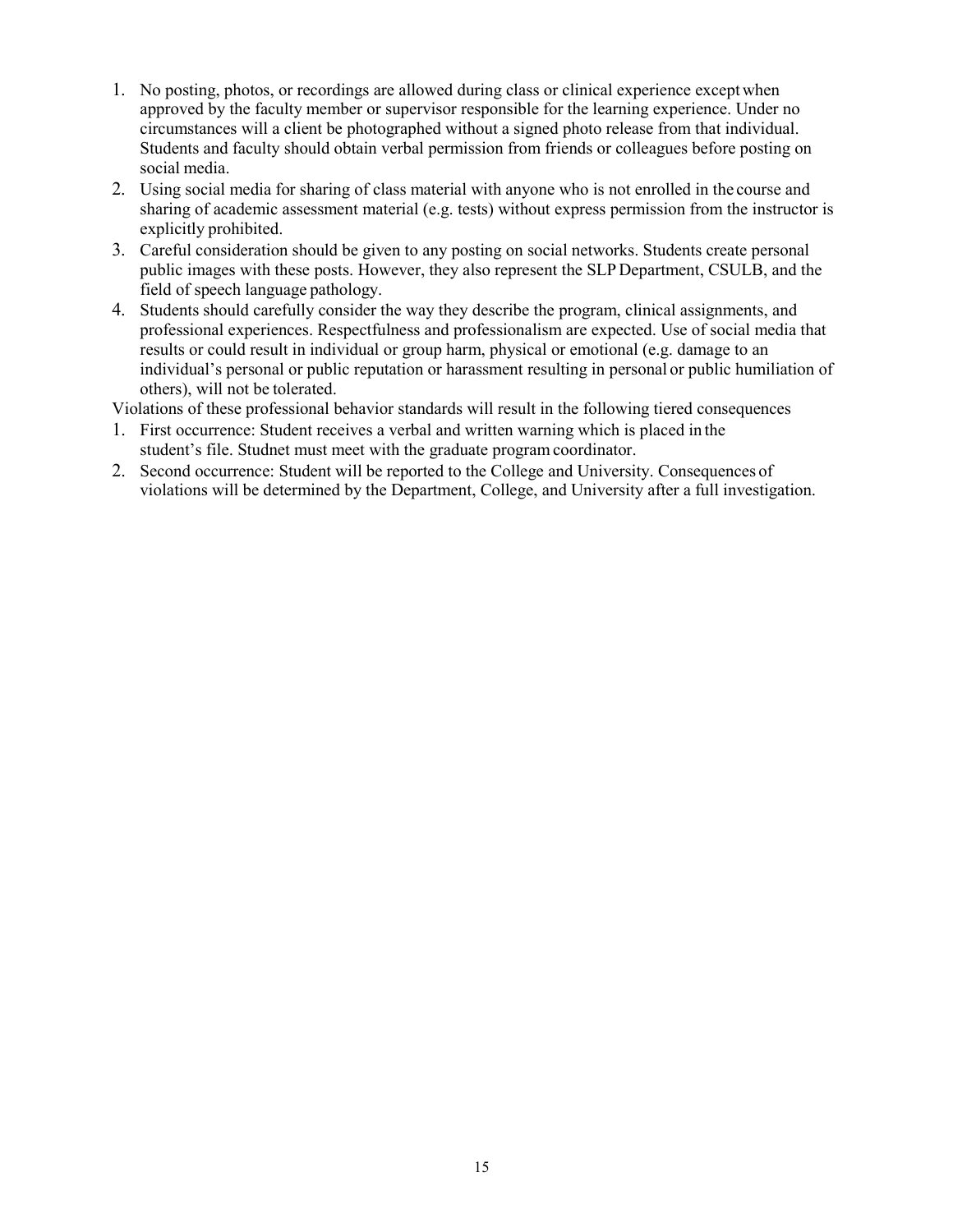Underlined Concepts are exclusive to school settings and are not addressed by ASHA Exceptions: SLP Standard 1 and 3

1: Program Design, Rationale and Coordination Each program of professional preparation is coordinated effectively in accordance with a cohesive design and sound evidence-based practices relevant to the contemporary conditions of schools. The design must reflect the full range of service delivery options, including general education, and the knowledge and skills to meet the needs of students in the specific areas authorized by the credential. The program has an organizational structure that forms a logical sequence between the instructional components and field work, and that provides for coordination of the components of the program. The program describes a plan that allows for multiple points of entry.

2: Professional, Legal and Ethical Practices Each program must provide instruction in the philosophy, history and legal requirements, and ethical practices of special education. This curriculum includes state and federal mandates, legal requirements for assessment, Individualized Family Service Program, Individualized Education Program (IEP) development and monitoring, services, and instruction of students with disabilities. The program provides candidates information on laws and regulations as they pertain to promoting teacher behavior that is positive and self-regulatory as well as promoting safe educational environments. The program provides opportunities for demonstration of ethical standards, of teaching, of evidence based educational practices in relation to theories, research and regulations necessary to the provision of services to individuals with disabilities and their families.

3: Educating Diverse Learners The program provides instruction in understanding and acceptance of differences in culture, cultural heritage, ethnicity, language, age, religion, social economic status, gender identity/expression, sexual orientation, and abilities and disabilities of individuals served. In addition, the program provides knowledge and application of pedagogical theories, development of academic language and principles/practices for English language usage leading to comprehensive literacy in English.

The program ensures each candidate is able to demonstrate knowledge, skills and abilities to become proficient in implementing evidence based and multifaceted methodologies and strategies necessary in teaching and engaging students with disabilities.

4: Effective Communication and Collaborative Partnerships The program provides instruction in communicating effectively with (1) individuals with disabilities and their parents, and primary caregivers, (2) general/special education teachers, and co-teachers, related service personnel, and administrators, (3) trans-disciplinary teams including but not limited to multi-tiered intervention, Section 504, IEP/IFSP/ITP. The program provides opportunities for the candidate to establish and work in partnerships to design, implement, and evaluate appropriate, integrated services based on individual student needs. The program informs candidates of the importance of communicating effectively with the business community, public and non-public agencies, to provide the cohesive delivery of services, and bridge transitional stages across the life span for all learners.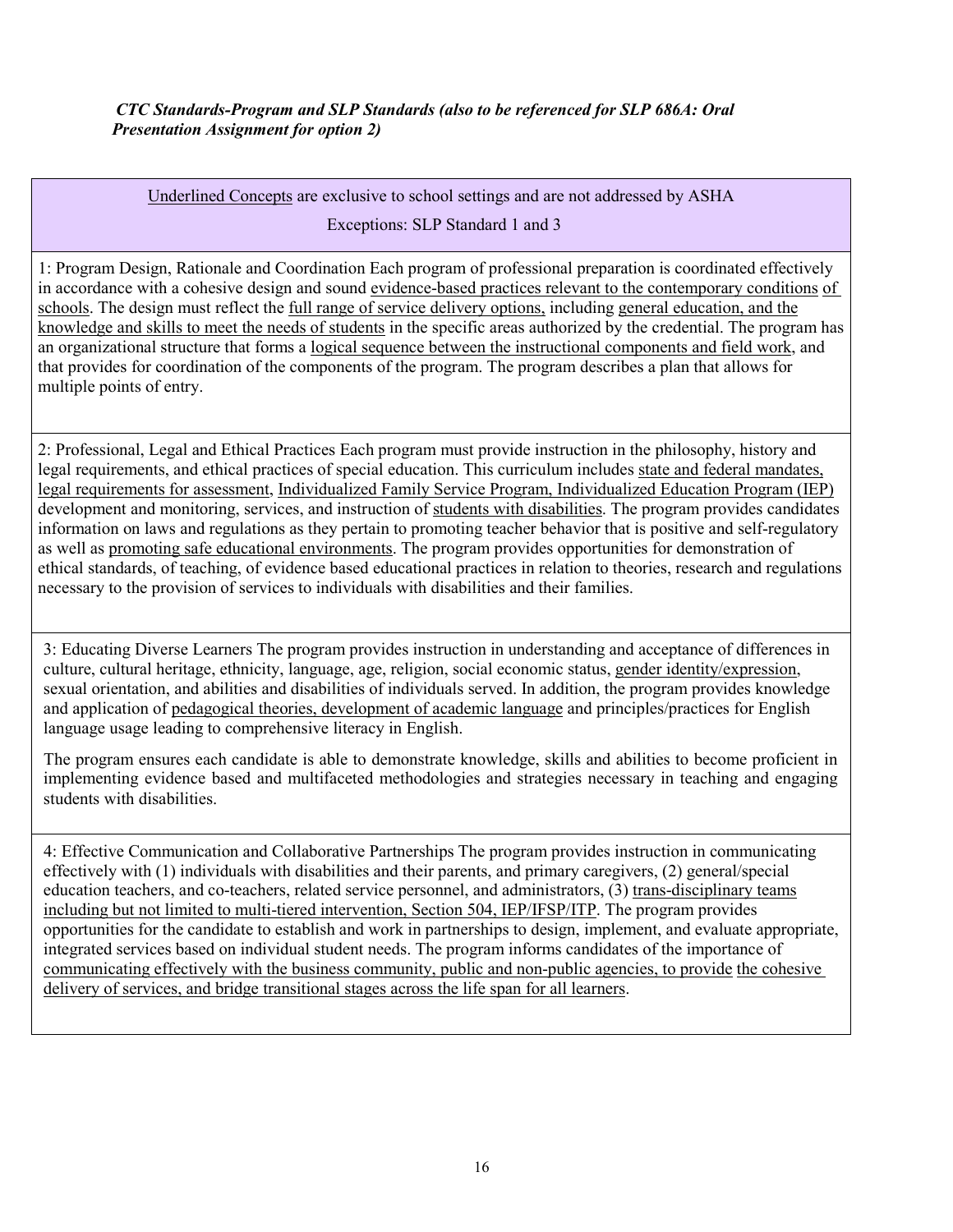5: Assessment of Students The program provides opportunities for candidates to acquire the knowledge and skills necessary to assess students in a comprehensive manner within the breadth of the credential authorization. Each candidate understands and uses multiple sources of information in order to participate in progress monitoring and in decision-making regarding eligibility and services. The program provides candidates with the knowledge and skill to assess students from diverse backgrounds and varying language, communication, and cognitive abilities. The program provides opportunities for using both formal and informal assessments to evaluate students' needs and strengths for the purpose of making accommodations, modifications, instructional decisions and ongoing program improvements. The program provides the opportunities for each candidate to demonstrate the knowledge of required statewide assessments and local, state and federal accountability systems.

6: Using Educational and Assistive Technology The program provides opportunities for candidates to acquire the ability to use computer-based technology to facilitate the teaching and learning process. Each candidate demonstrates knowledge and understanding of the appropriate use of computer-based technology for information collection, analysis and management in the instructional setting. Candidates demonstrate knowledge of assistive technology including low and high equipment and materials to facilitate communication, curriculum access, and skill development of students with disabilities.

7: Transition and Transitional Planning The program provides opportunities for candidates to plan, implement, and evaluate transitional life experiences for students with disabilities across the lifespan. Each candidate collaborates with personnel from other educational and community agencies to plan for successful transitions by students. Each candidate demonstrates the knowledge and ability to teach students appropriate self-determination and expression skills.

8: Participating in ISFP/IEPs and Post-Secondary Transition Planning The program provides candidates opportunities to demonstrate the ability to participate effectively as a team member and/or case manager for the IFSP/IEP/transition planning process, from pre-referral interventions and requisite assessment processes, through planning specially-designed instruction to support access to the core curriculum, developing appropriate IFSP/IEP/transition planning goals based on standards and following all legal requirements of the IFSP/IEP/transition planning process.

SLP Standard 1: Speech, Language, Hearing, and Swallowing Mechanisms

Each candidate demonstrates understanding of the anatomy, physiology, and neurology of the speech, language, hearing, and swallowing mechanisms. In addition, candidates exhibit knowledge of the physical bases and processes involved in the production and perception of speech, language, and hearing, and the production of swallowing. Finally, each candidate demonstrates comprehension of the acoustics or physics of sound, physiological and acoustic phonetics, perceptual processes, and psychoacoustics involved in speech and hearing.

SLP Standard 2: Child Development and Speech, Language, and Hearing Acquisition

Each candidate demonstrates knowledge of developmental milestones pertaining to typical and atypical human development and behavior, birth through twenty-two. Candidates exhibit understanding of the gender, linguistic, psycholinguistic, and cultural variables related to the normal development of speech, hearing, and language, including comprehension of first and second language and dialect acquisition. Additionally, each candidate demonstrates comprehension of cultural, socioeconomic, linguistic and dialectical differences and their role in assessment and instruction. Candidates also exhibit understanding of speech/language development across the range of disabilities. Each candidate demonstrates knowledge of the development of literacy, including phonological awareness, and an understanding of the relationship of speech and language skills to literacy, language arts, and access to the core curriculum.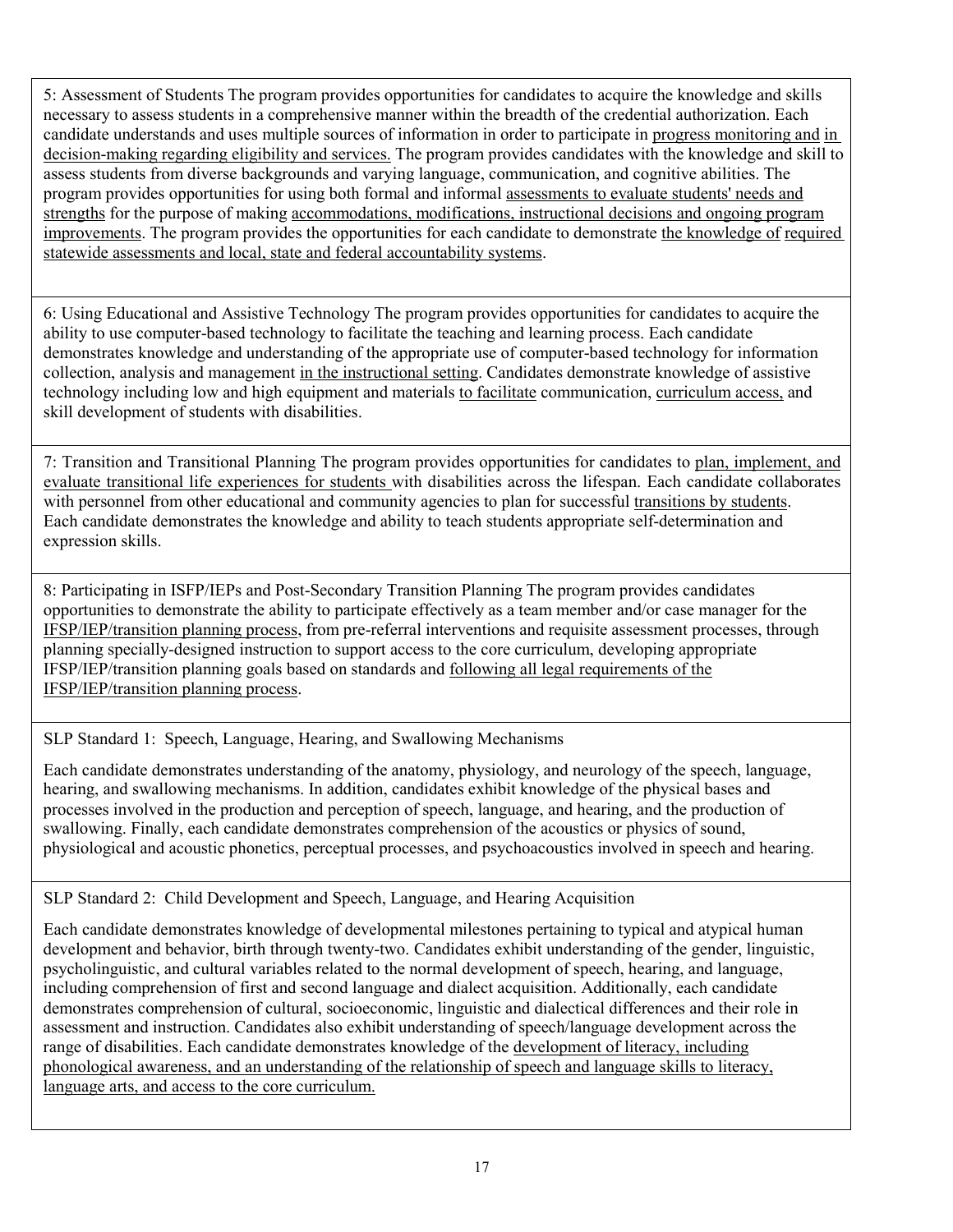SLP Standard 3: Speech, Language, Hearing, and Swallowing Disorders

Each candidate demonstrates understanding of speech, language, hearing, and swallowing disorders, including but not limited to disorders of language, articulation/phonology, fluency, voice, hearing, and swallowing. Candidates exhibit comprehension of speech, language, and hearing disorders associated with special populations, including but not limited to individuals on the autistic spectrum and/or with cerebral palsy, cleft palate, hearing impairment, developmental disabilities, learning disabilities, and traumatic brain injury.

# SLP Standard 4: Assessment of Speech and Language Disorders

Each candidate demonstrates competency in the collection of relevant information regarding individuals' past and present status and family and health history. Candidates exhibit proficiency in a school setting in screening and evaluation, including procedures, techniques, and instrumentation used to assess the speech and language status of children, and the implications of speech/language disorders in an educational setting. Each candidate exhibits in a school setting expertise in the administration of least biased testing techniques and methodologies for assessing the speech and language skills of culturally and linguistically diverse populations (i.e., speakers of second languages and dialects), including a language sample. Candidates demonstrate proficiency in the effective use of interpreters/translators in the assessment of English language learners. Each candidate demonstrates accurate interpretation of test results and makes appropriate referrals for further evaluation or treatment. Candidates demonstrate proficiency in the assessment for and selection of appropriate augmentative and alternative communication systems. Each candidate exhibits knowledge of hearing screening procedures.

# SLP Standard 5: Management of Speech and Language Disorders

Each candidate exhibits comprehension of methods in a school setting of preventing communication disorders including, but not limited to, family/caregiver and teacher in-service, consultation, and collaboration. Candidates demonstrate knowledge of intervention strategies for a variety of speech, language, hearing, and swallowing disorders. Candidates use a variety of school-based service delivery models, which may include but are not limited to: pull-out, push-in, group, classroom consultation and/or collaboration, and co-teaching. Candidates will have opportunities to use curriculum materials commonly used in a school's core curriculum in the service delivery modes employed. Each candidate uses appropriate intervention strategies for individuals from culturally/linguistically/ socioeconomically diverse populations, including the use of interpreters/translators and the facilitation of second language/dialect acquisition. Candidates use effective behavioral intervention strategies and effectively monitor the progress of students in school settings. Each candidate demonstrates proficiency in the training of students and families/caregivers, teachers and/or other professionals in the use of augmentative and alternative communication systems. Candidates exhibit knowledge of rehabilitative procedures with individuals who have hearing impairments, including the use of assistive listening devices.

# SLP Standard 6: School Field Experience

Each candidate will complete sufficient field experiences in the schools to demonstrate the knowledge, skills and abilities described in SLP Standards 1 through 5. Candidates acquire experience with a variety of speech/language disorders, assessment and intervention techniques, and diverse populations that may range in age from birth to twenty-two. Candidates will participate and demonstrate proficiency in the following: speech/language/hearing screening, evaluation, and intervention; writing, presentation, and implementation of IEP/IFSPs; a variety of service delivery models; provision of services for children on the autistic spectrum; assistance to classroom teachers in providing modifications and accommodations of curriculum for students; and monitoring of student progress. In addition, each candidate exhibits understanding of multi-tiered intervention (e.g., response to intervention).